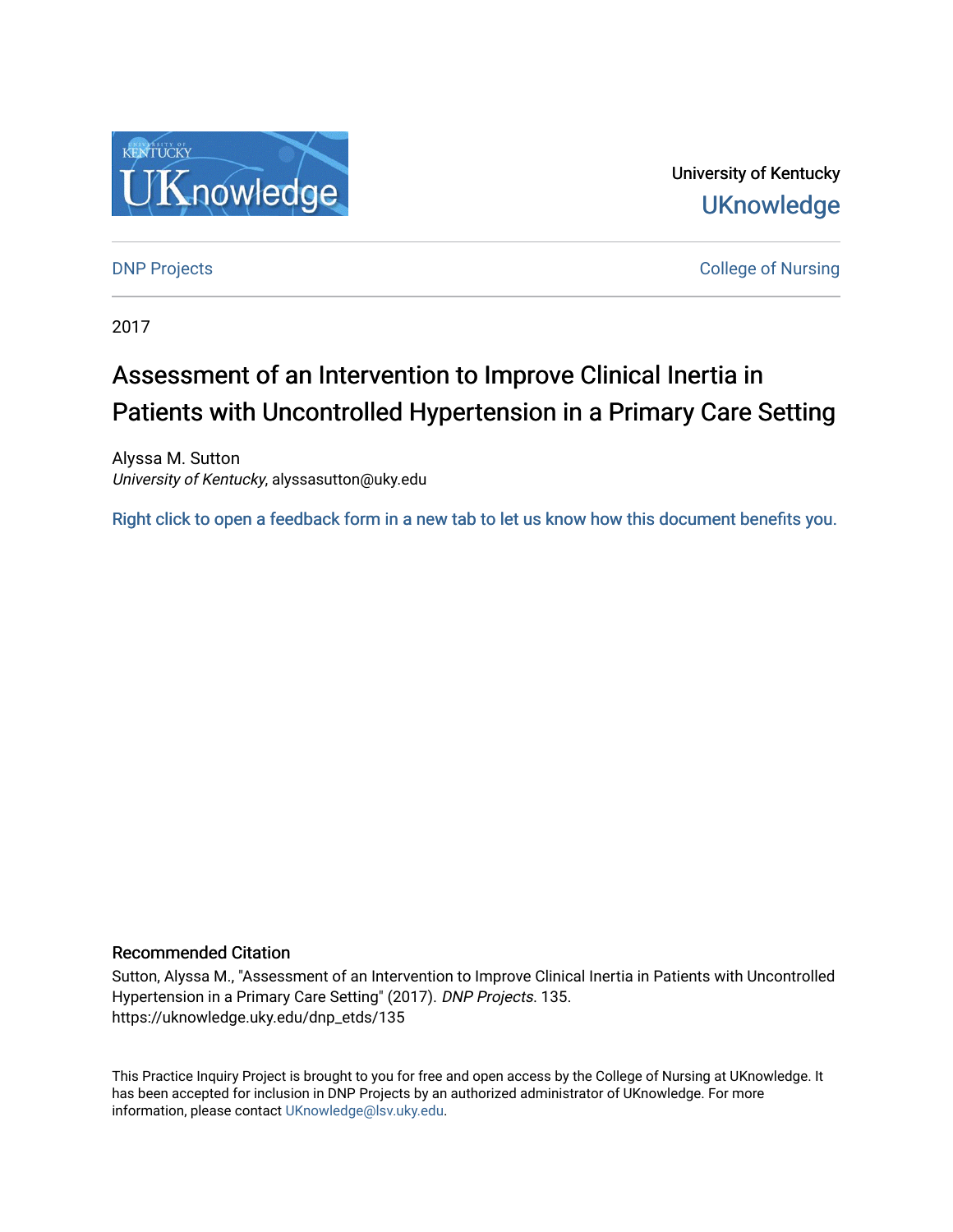# Assessment of an Intervention to Improve Clinical Inertia in Patients with Uncontrolled

Hypertension in a Primary Care Setting

Alyssa M. Sutton

University of Kentucky

May 5, 2017

Sharon E. Lock, PhD, APRN, FNAP, FAANP - Committee Chair

Lynne Jensen, PhD, APRN – Committee Member

Christopher M. Yost, MD – Clinical Mentor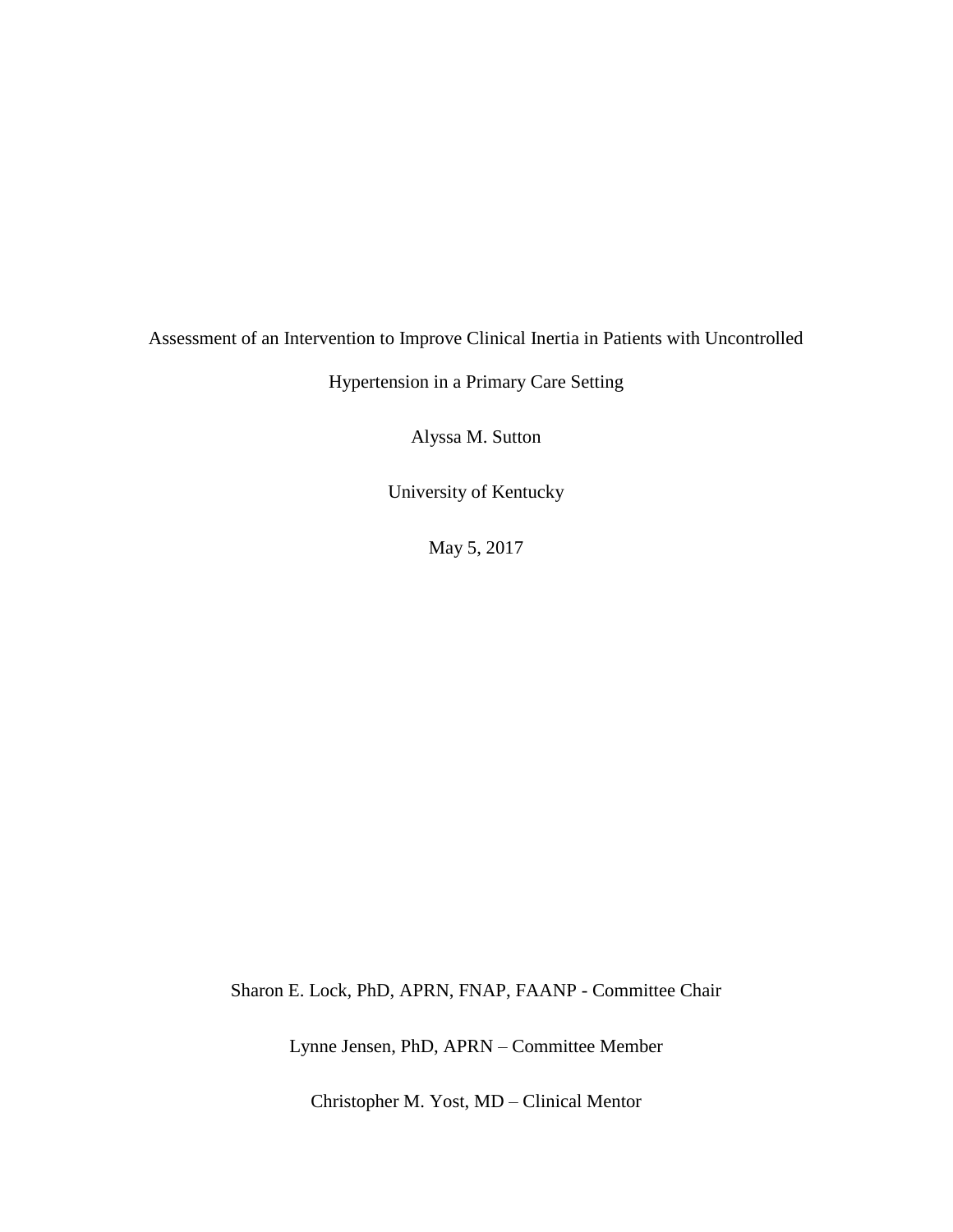| <b>Table of Contents</b> |
|--------------------------|
|                          |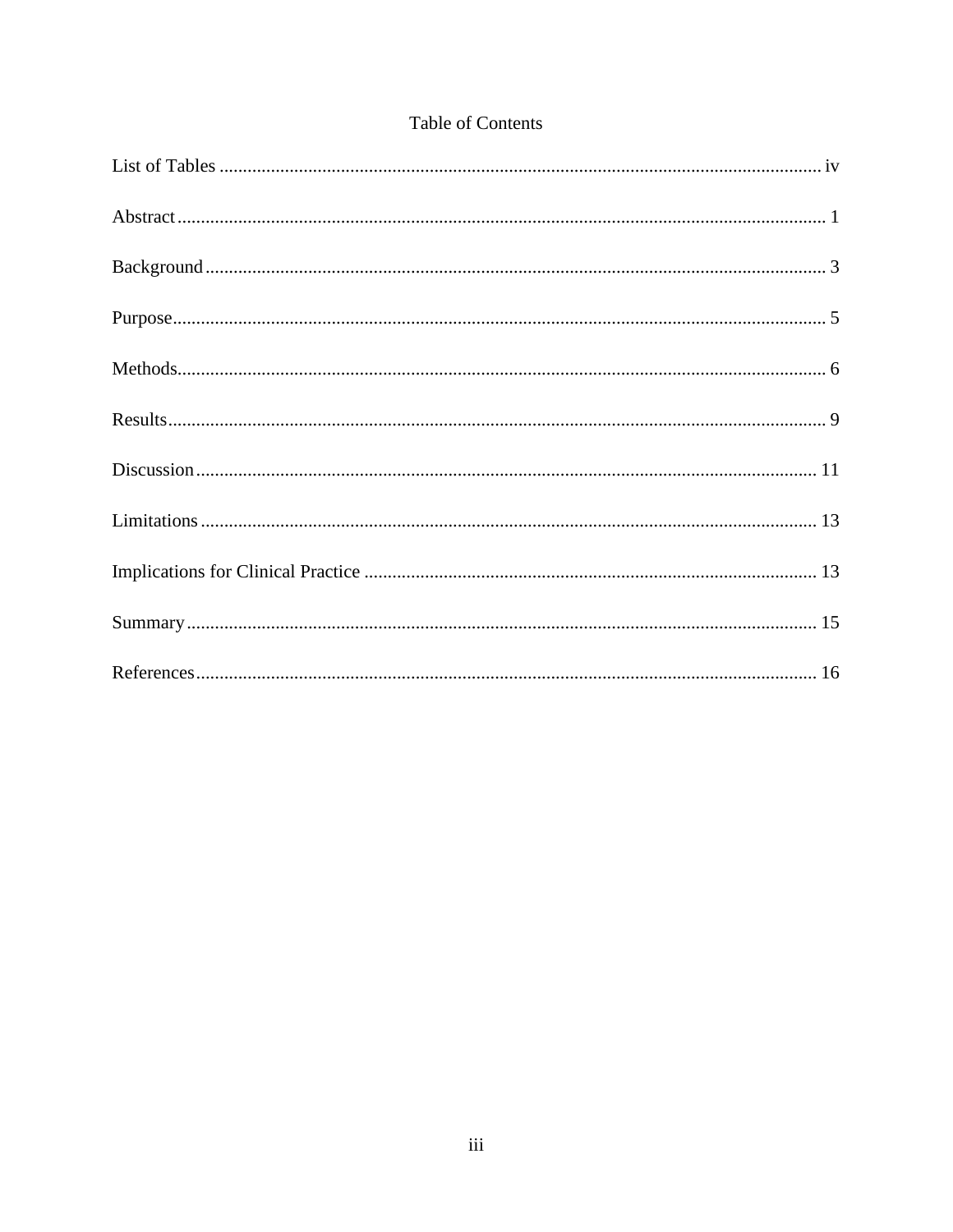## List of Tables

<span id="page-3-0"></span>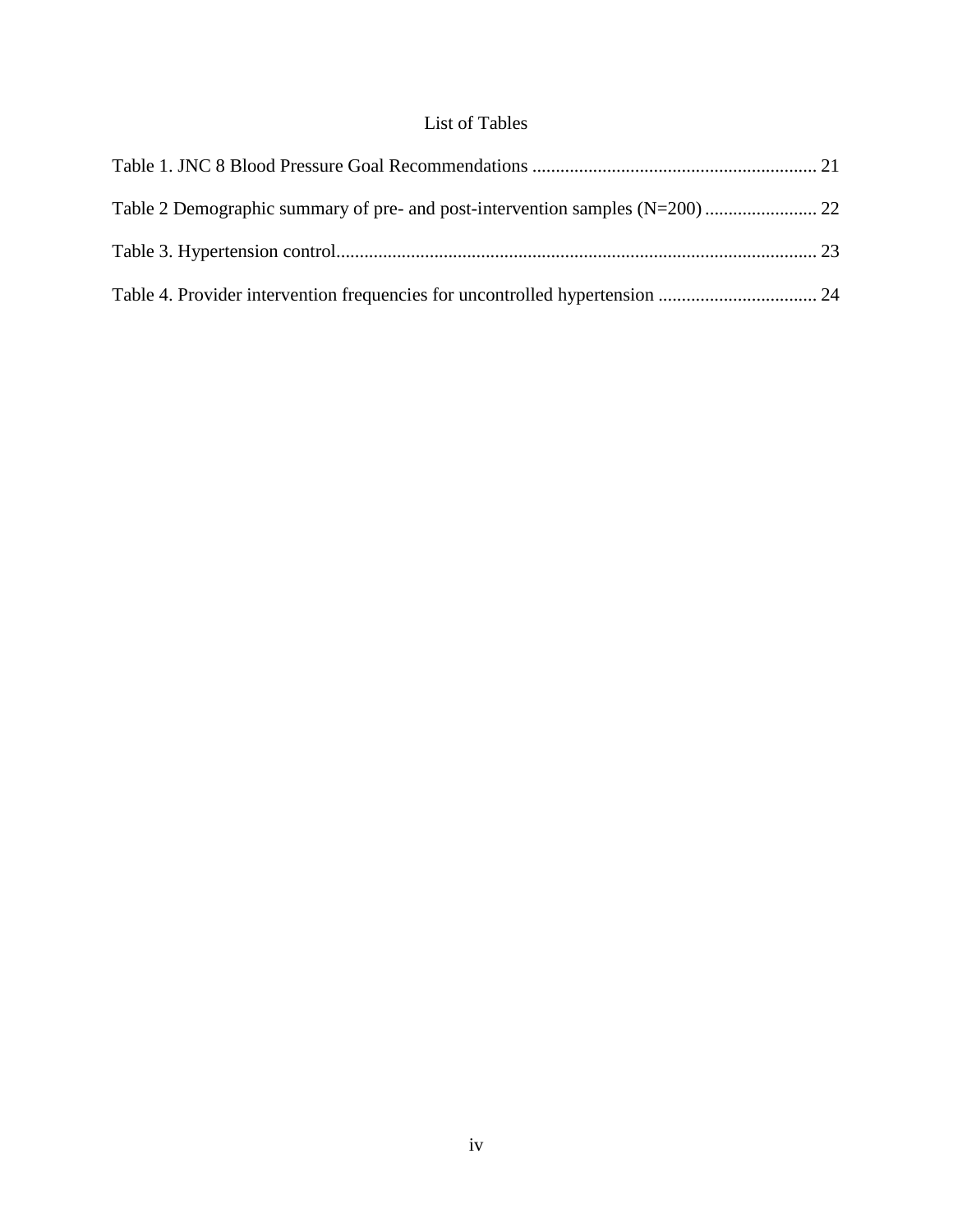#### Abstract

<span id="page-4-0"></span>**Purpose:** A quality improvement project was undertaken in an internal medicine clinic to evaluate provider adherence with the Eighth Joint National Committee (JNC 8) hypertension (HTN) medication management guidelines for adult patients diagnosed with HTN, evaluate characteristics associated with clinical inertia (CI) in patients with uncontrolled HTN, and evaluate the utility of a brief educational intervention to decrease CI.

**Methods:** The project used the plan-do-study-act method to assess JNC 8 prescribing guideline adherence by consenting providers. Medical records were randomly selected from patients with HTN seen at provider visits 10 days before (January 31-February 13, 2017) and 10 days after (February 15-28, 2017) a brief provider intervention. A random sample of 100 patient records from each time point were reviewed. Records were examined for demographic data, antihypertensive medications, blood pressure measurements, and documentation of distribution of patient hypertension (HTN) education handouts. Blood pressure readings at the most recent visit were examined for evidence of HTN control per JNC 8. Patients with lack of HTN control had their record further examined for documentation of interventions to determine CI.

**Results:** There was no significant difference between the demographics of the pre-intervention and post-intervention groups. HTN control was 65% in the pre-intervention group and 64% post-intervention group ( $p > .05$ ). The percent CI was 23.5% pre-intervention group and 45.7% post-intervention group ( $p > .05$ ).

**Conclusion:** A quality improvement project using a brief educational intervention in an internal medicine clinic showed no effect, but improvements were seen when comparing HTN control and CI to past observations. Suggestions for clinical improvement are to address HTN at acute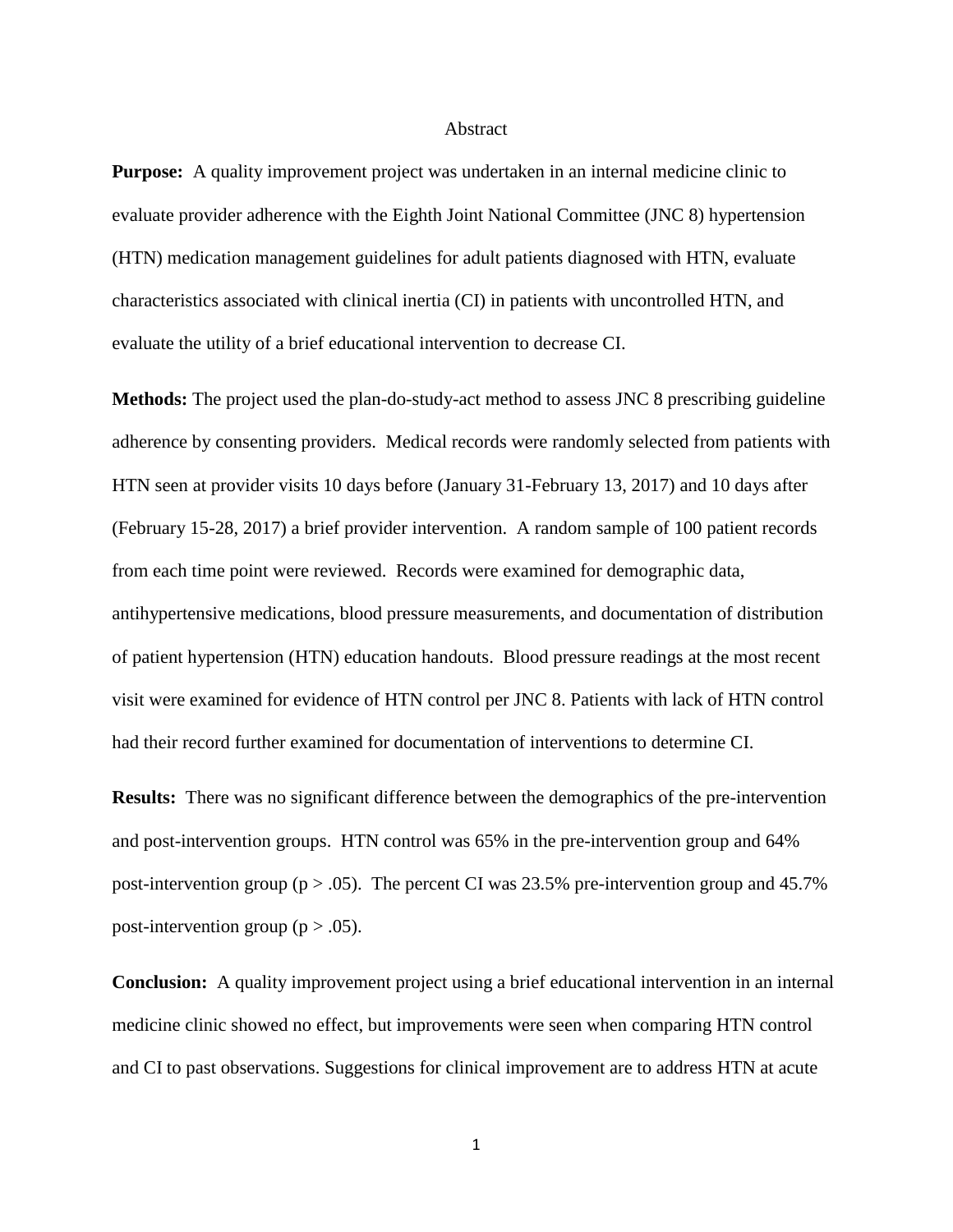visits, increase use and documentation of non-pharmacological interventions, documenting formal HTN patient education handouts, multi-stage quality improvement projects for greater impact, increased use of patient adherence assessments, or larger implementations such as team based care models.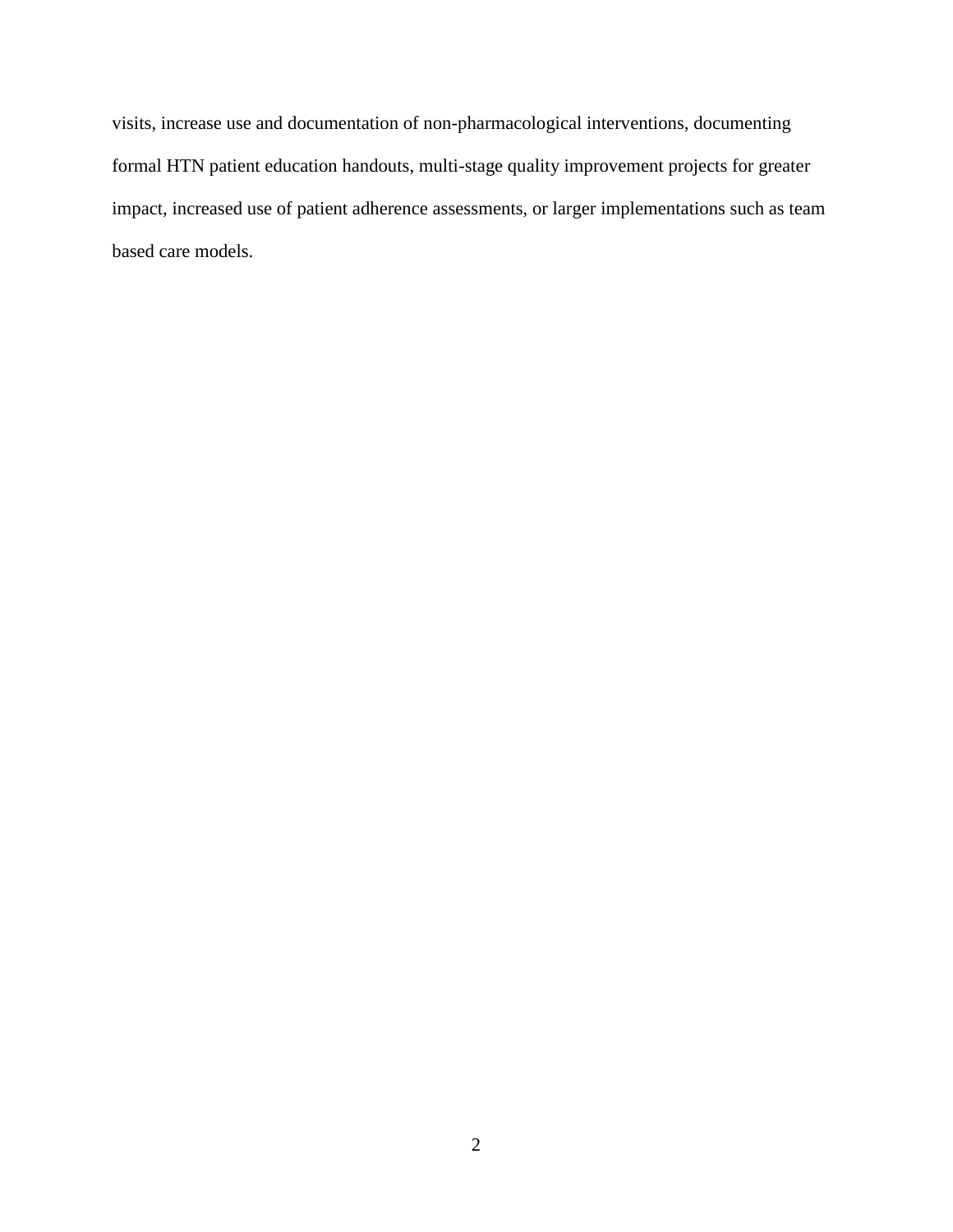Assessment of an Intervention to Improve Clinical Inertia in Patients with Uncontrolled Hypertension in a Primary Care Setting

### **Background**

<span id="page-6-0"></span>Hypertension (HTN) is the medical condition of heightened blood pressure where the systolic blood pressure (SBP) is greater than 140 mmHg or the diastolic blood pressure (DBP) is greater than 90 mmHg on two or more occasions in one week or further apart (James et al., 2014). According to the most currently published National Health and Nutrition Examination Survey (NHANES) in 2011-2012, the prevalence of HTN in the United States is 29.1% with 52% of those persons controlled (Nwankwo, Yoon, Burt & Gu, 2013). Despite improvements in HTN control, uncontrolled HTN rates in the United States remain higher among treated older persons, non-Hispanic blacks, and persons with diabetes or chronic kidney disease; while younger adults and Mexican-Americans were found to be undertreated (Gu, Burt, Dillon & Yoon, 2012).

The death rate in the United States in 2010 due to complications of HTN was 18.8 per 100,000; with direct and indirect costs of high blood pressure in 2010 alone totaling \$46.4 billion (Go et al., 2014). Reduction of HTN has been associated with declines in stroke incidence, myocardial infarction, heart failure and death (Farley, Dalal, Mostashari & Frieden, 2010). Farley et al. (2010) developed a mathematical model to estimate the number of HTN related deaths that could be prevented by greater use of clinical preventive services. The authors found that an additional 14,000 deaths per year of adults under 80 years old could be prevented for every 10% increase in HTN treatment. Public health initiatives place high priority on increasing HTN control in Americans, with a goal for Healthy People 2020 to increase the proportion of adults with controlled HTN from 43.7% to 61.2% (United States Department of Health and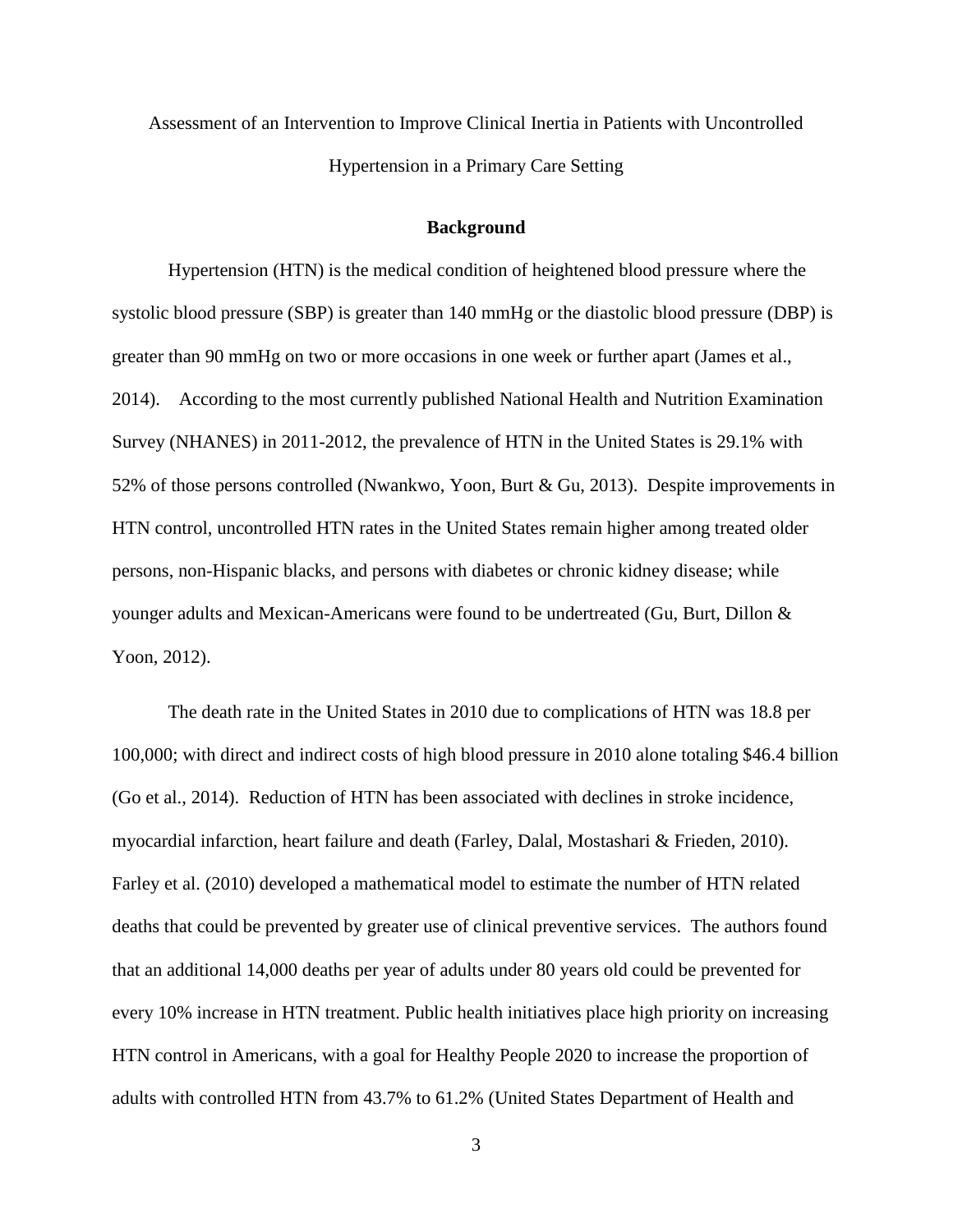Human Services (USDHHS), 2013). Additionally, the Physician Quality Reporting System (PQRS) includes HTN control as one of the reportable quality measures to the Centers for Medicare and Medicaid Services (CMS) that must be reported yearly to document effective care or providers will face a negative adjustment in reimbursements (CMS, 2016).

The Guideline for Management of High Blood Pressure in Adults: Report from the Panel Members Appointed to the Eighth Joint National Committee (JNC 8) (James et al., 2014) recommends initiation of drug therapy for adults 18 to 59 years old with blood pressures greater than 140/90 mmHg and adults over 60 years old with blood pressures over 150/90 mmHg. In addition, drug therapy is recommended for adults of all ages with diabetes and/or chronic kidney disease (CKD) and blood pressures above 140/90 mmHg. JNC 8 also recommends an algorithm for antihypertensive treatment with specific classes of medication for certain races or disease states.

Clinical guidelines do not necessarily translate to provider practice (Cushman & Basile, 2007; Khatib et al., 2014; Koti & Roetzheim, 2015). Studies show a gap between HTN guideline recommendations and clinician behavior as much as 63% of the time (Ardery et al., 2007; Sutton, Wilson, Kaboli & Carter, 2010). Lack of achievement of BP goals has been attributed to clinical inertia (CI) (Al-Anjawi & Al-Baharna, 2014; Cushman & Basile, 2007; Whitford, Machado-Duque, Ramírez-Valencia, Medina-Morales & Machado-Alba, 2015). Clinical inertia (CI) is defined as no change in treatment by the provider when change was indicated (Redón et al., 2010). One retrospective study of 3125 patients found that patients who experienced CI were nearly 3 times as likely to lack HTN control (Harle, Harman, &Yang, S., 2013). Studies of patient characteristics in HTN treatment have shown a correlation between CI and male gender, older age, treatment with more than one antihypertensive, treatment with specific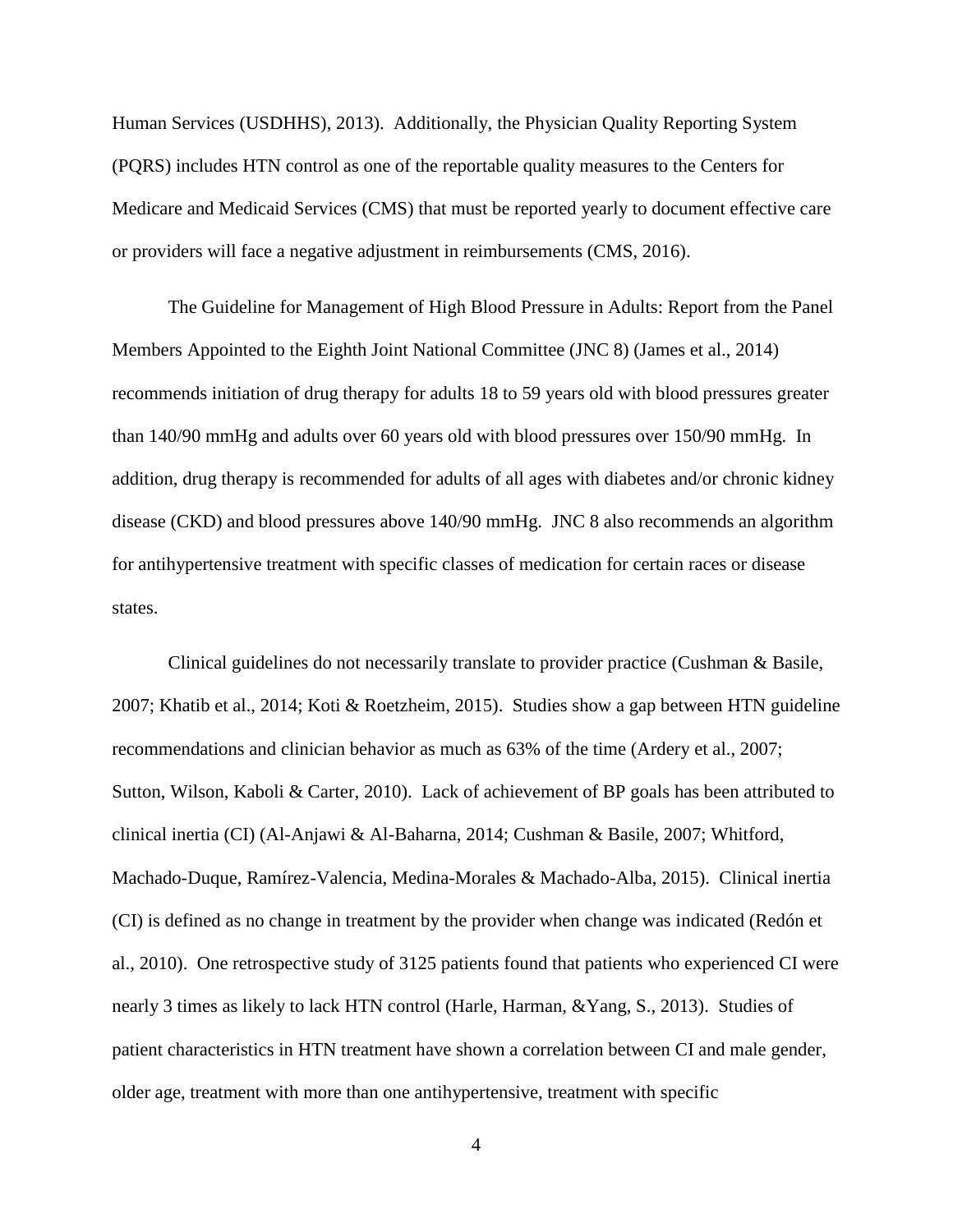antihypertensives, borderline high BP values, and presence of comorbidities such as diabetes (Gil-Guillén et al., 2010; Harle et al, 2013; Machado-Duque et al., 2015; Redon et al., 2010). However, these characteristics were not consistent between studies.

Prince (2016) assessed blood pressure control in an internal medicine practice finding blood pressure control in 44% of the patients studied. Up to 50% of the time a change in HTN treatment was indicated, but no change in treatment was documented. These findings were an improvement on an evaluation in the same practice where HTN control at three separate visits was only 24% (Guiliani, 2014). Both the Prince (2016) and Guiliani (2014) evaluations are indicative of sustained CI. Reassessing CI in this same practice and evaluating the utility of a brief intervention to decrease CI in HTN treatment could improve the quality of patient outcomes in the practice.

## **Purpose**

<span id="page-8-0"></span>Given the clinical importance of improving blood pressure control, and the previously demonstrated provider evaluations, a quality improvement project was created to take place in the same internal medicine clinic previously studied. There were three primary objectives.

- 1) Evaluate provider adherence with JNC 8 HTN medication management guidelines for adult patients diagnosed with HTN.
- 2) Evaluate characteristics associated with CI in patients with uncontrolled HTN.
- <span id="page-8-1"></span>3) Evaluate the utility of a brief provider educational intervention to decrease CI in HTN management in the internal medicine clinic.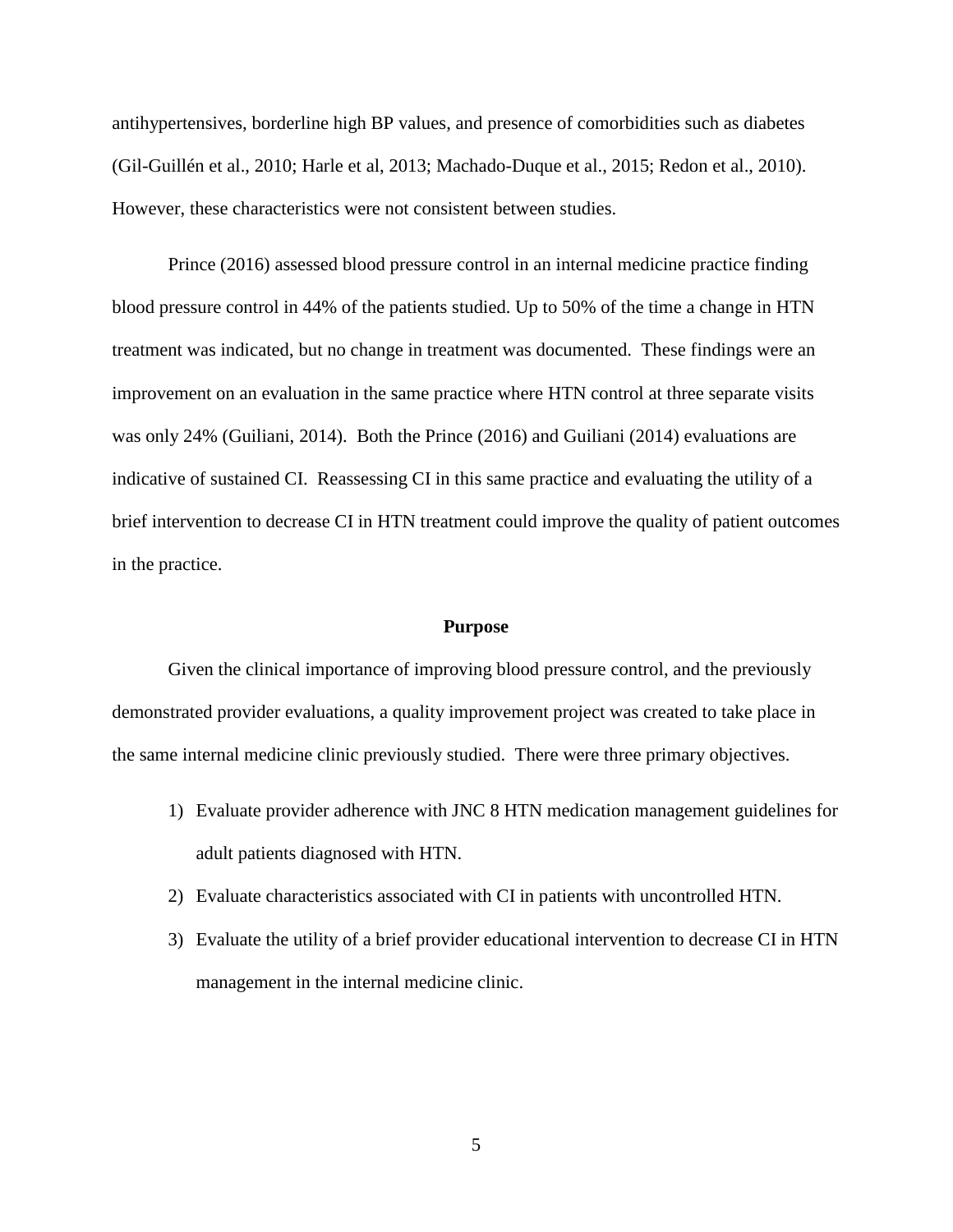## **Methods**

## **Permission to conduct study**

Permission to conduct the study was granted from the University of Kentucky (UK) Institutional Review Board (IRB). Since the method of data collection from patient records was retrospective and deidentified, a waiver of consent was granted. All prescribing medical providers were consented at a routine staff meeting for providers where they were given an informed consent and asked to participate in the study.

## **Design**

This quality improvement project used the plan-do-study-act method to assess JNC 8 prescribing guideline adherence by consenting providers. Medical records were randomly selected from a list of electronic medical record numbers with ICD-10 codes for HTN (I10, I11.9 and I13.10) that were seen at provider visits 10 days before (January 31-February 13, 2017) and 10 days after (February 15-28, 2017) a brief provider intervention.

## **Study Population**

The project took place in an internal medicine clinic within a large academic medical center. Providers in this study were licensed healthcare providers employed by the clinic who see adult patients and consented to participate. A random sample of 100 patients from each time point were taken that had at least one visit in the period ten clinic days before (January 31, 2017- February 13, 2017) or ten clinic days after (February 15, 2017- February 28, 2017) the brief provider intervention was performed. Other inclusion criteria were patients seen by any of the consenting health care providers who 1) were greater than 18 years of age; 2) had at least one visit during the time point; 3) had a diagnosis of HTN; and 4) were prescribed at least one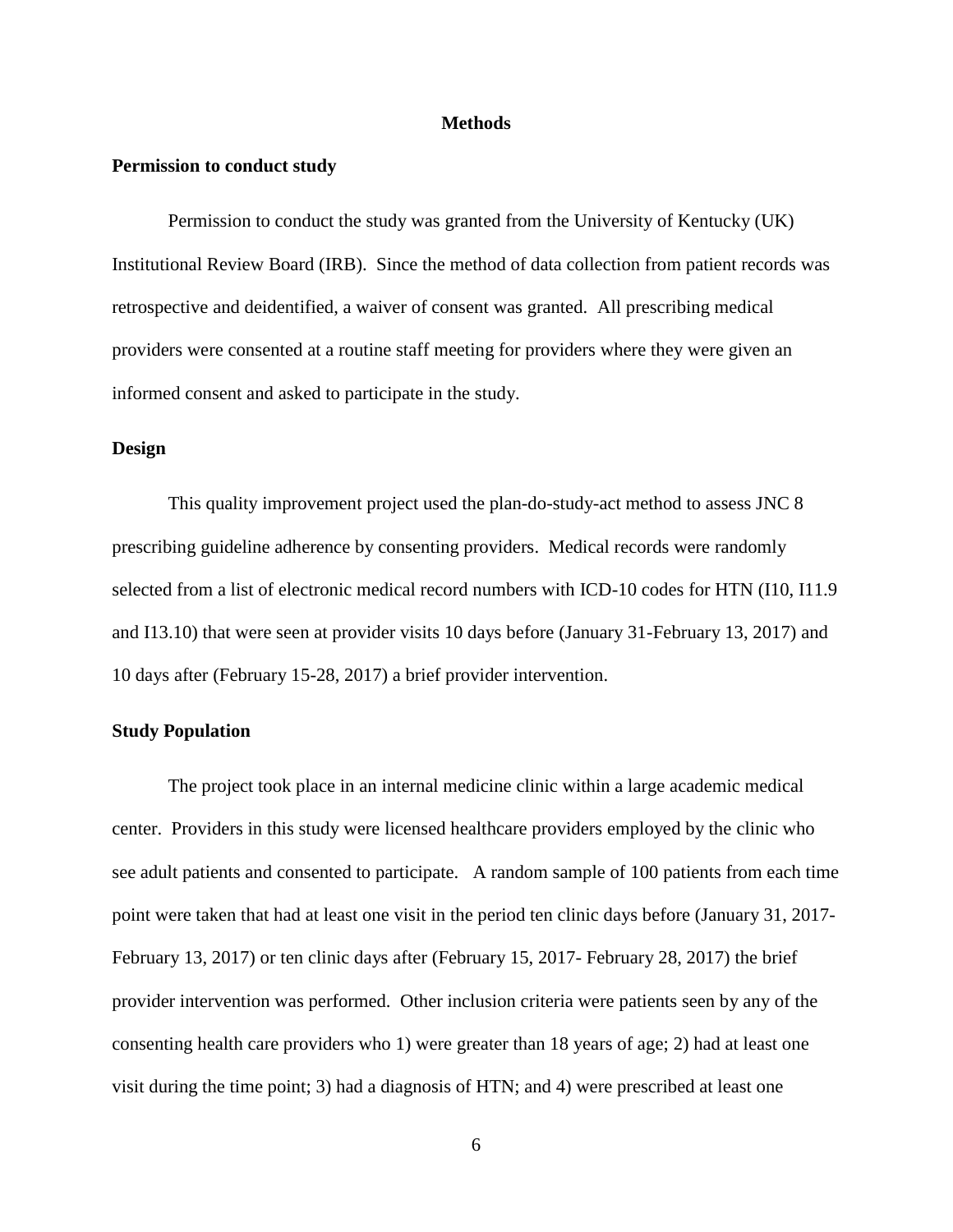antihypertensive medication. Exclusion criteria were patients who 1) were less than 18 years old, 2) were identified as participants of other ongoing research; 3) were prisoners during their medical care; 4) were pregnant women at the time of their medical care; and 5) were palliative patients at the time of their medical care.

## **Provider Intervention**

After provider consent was obtained, consenting providers were given a brief 15-minute educational presentation regarding prior outcomes of studies at their clinic, JNC 8 HTN guidelines, and notified that a JNC 8 HTN guideline management algorithm would be hung in the work room. Providers were reminded that a patient HTN education document can be ordered through the electronic health record, encouraged to give them to all patients being treated for HTN, and document it in their patient encounter. The 15-minute intervention took place at a regularly scheduled staff meeting February 14, 2017.

## **Data Extraction Procedures**

The Center for Clinical and Translational Science (CCTS) at the University of Kentucky (UK) compiled a list of medical record numbers of patients in the AEHR database that were seen by consented providers 10 clinic days before (pre-intervention) and 10 clinic days after (postintervention) the brief intervention in the Internal Medicine clinic with a diagnosis of HTN (ICD-10 codes: I10, I11.9 and I13.10) and met the inclusion criteria. The clinical documentation was examined for evidence that the patient was on at least one antihypertensive medication at the time of their visit.

The following data was extracted from the record: Patient demographic data (age, gender, race), diagnosis of diabetes, diagnosis of CKD, number and types of antihypertensive agents,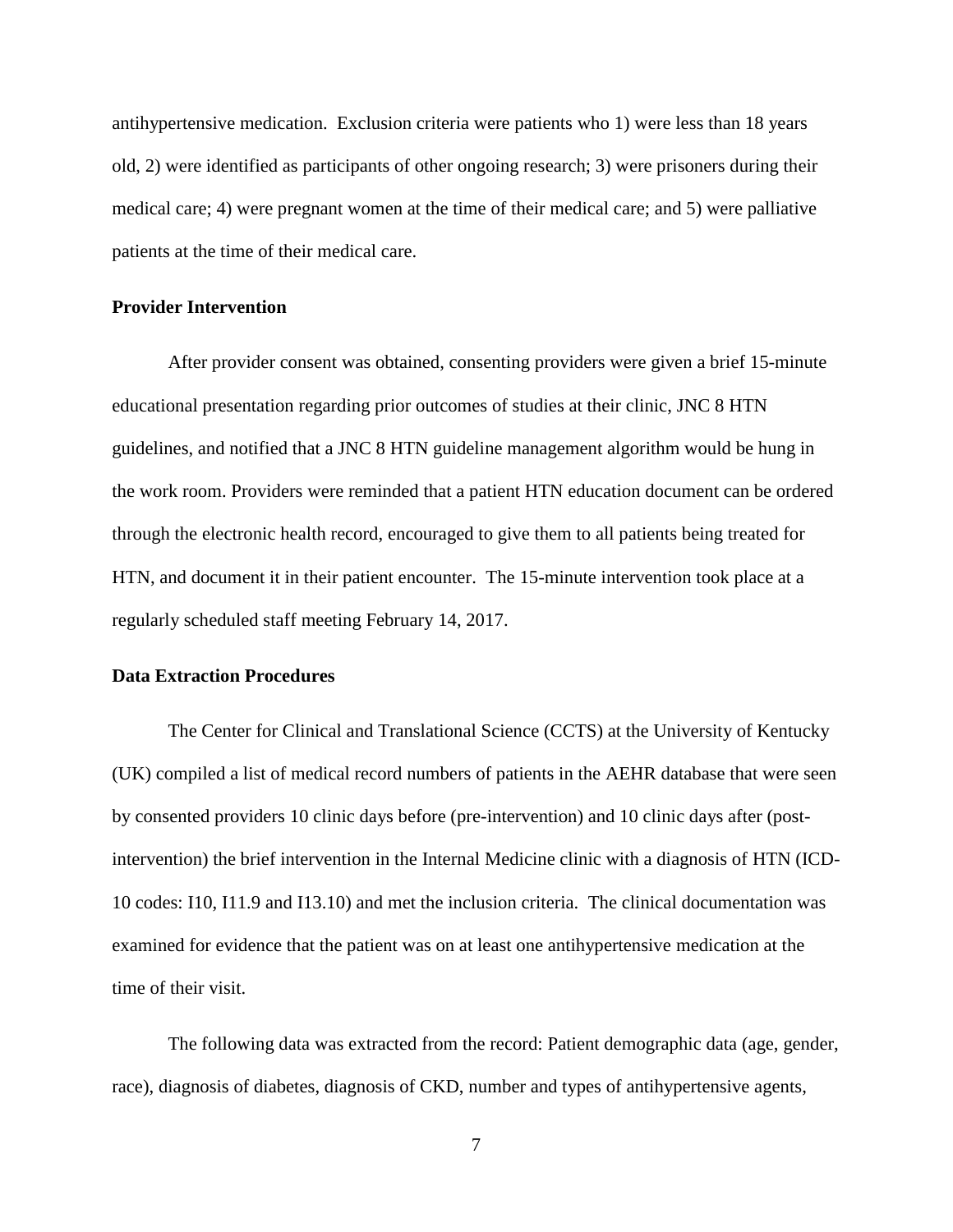blood pressure at the most recent visit, and documentation of distribution of patient HTN education. Blood pressure readings at the most recent visit were examined for evidence of HTN control. HTN control was defined for patients 18 to 59 years old or those of any age with diabetes or CKD as less than 140/90 mmHg and adults over 60 years old with no diabetes or CKD as less than 150/90 mmHg (see Table 1). CI for the purposes of this project is defined as no intervention when the patient lacks HTN control. Patients with lack of HTN control had their record further examined for documentation of: discussion of adherence (defined as medication adherence or blood pressure monitoring adherence) at the most recent visit, medication changes (an increase in dosage, additional medication, or attempt to intensify medication with concurrent patient refusal), counseling regarding lifestyle modification (diet or weight loss), a scheduled follow up visit for blood pressure management in less than 6 weeks, or referral to a specialist for blood pressure control. Lastly the record was examined for evidence of HTN education handouts being given to the patient.

## **Data Analysis**

Descriptive statistics (means and standard deviations and frequencies) were used to summarize the overall sample. Bivariate statistics, including the two-sample t-test or chi-square test of association, were used to compare demographic characteristics between the groups at each time point. Chi-square tests were also used to compare the percent at goal between the two time points and compare documentation of provider intervention at pre-intervention and postintervention. All data analysis was conducted using SPSS version 22; an alpha level of .05 was used to determine statistical significance.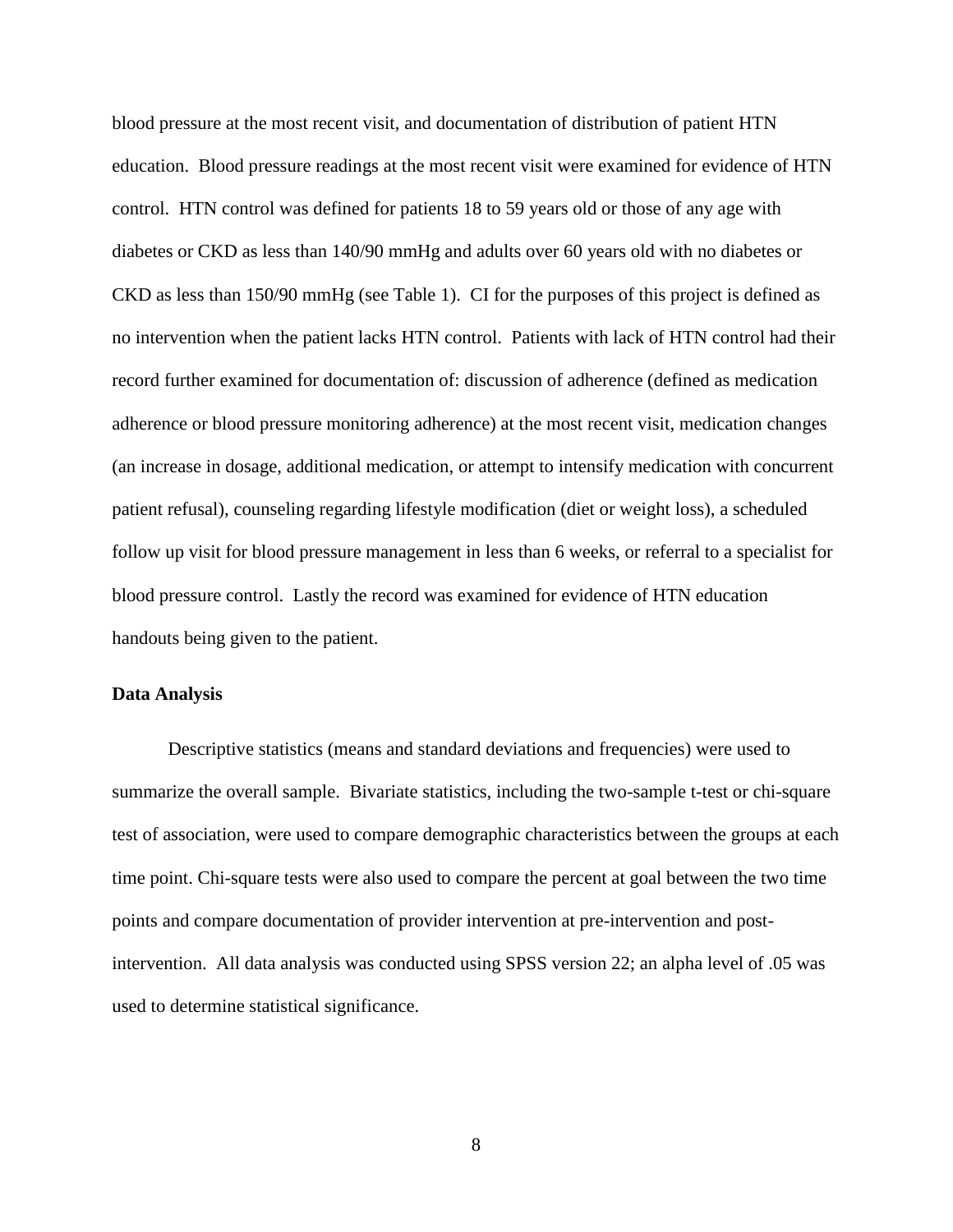#### **Results**

<span id="page-12-0"></span>Seven providers were consented. There were 101 unique records that met preintervention criteria and 119 unique records that met post-intervention criteria. Records were randomly selected so that there were 100 records in the pre-intervention group and 100 records in the post-intervention group. Of the 100 pre-intervention records, the average age was 60.8 years. Of the pre-intervention subjects, 46% were male, 54% were female. The majority of patients in the prevention group were Caucasian (69%), 31% were African American; 38% had a diagnosis of diabetes, while 17% had a diagnosis of CKD. The average number of antihypertensive medications prescribed to each patient in the pre-intervention group was 2.13  $(+/- 1.2)$ .

Of the 100 post-intervention records, the average age was 62.3 years. The majority of patients in the post-intervention group were female (57%), 43% were male, 57% were female, 76% were Caucasian, 23% African American, and 1% other. As in the pre-intervention group, 38% of the post-intervention group had a diagnosis of diabetes, while 17% had a diagnosis of CKD. The average number of antihypertensive medications prescribed to each postintervention patient was  $2.06 (+/- 1.1)$ . Bivariate statistics showed no significant difference between the demographics of the pre-intervention and post-intervention groups (see Table 2).

The majority of records reviewed documented controlled HTN as defined by JNC 8: 65% in the pre-intervention group and 64% in the post-intervention group. There was no significant difference in documented HTN between the groups (see Table 3;  $p > .05$ ). It was noted in multiple visit records that in cases of an initial elevated measurement the provider took a second measurement of the blood pressure further into the appointment. There was no evidence of a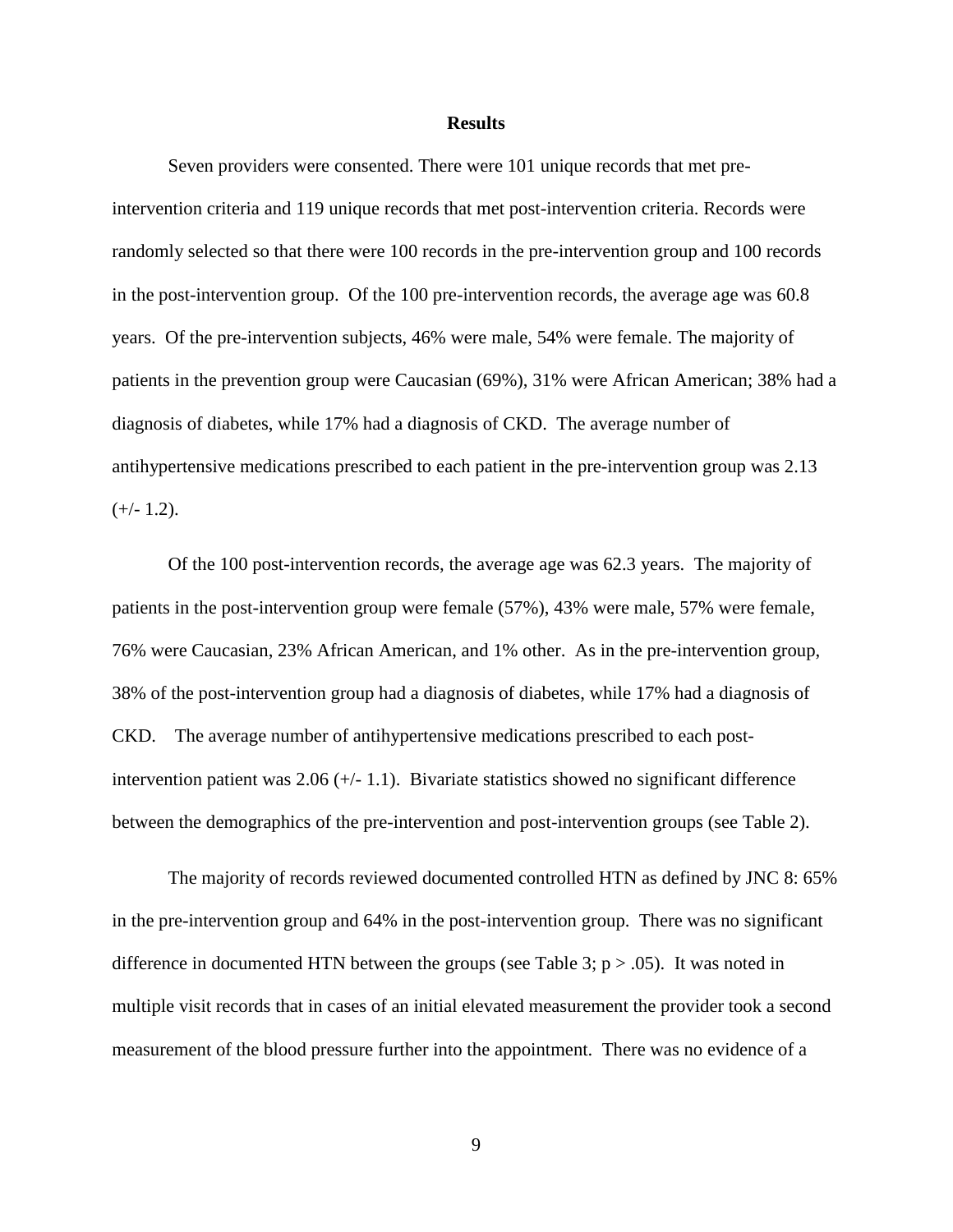HTN education handout being given to the patient in the pre-intervention or post-intervention group.

Of the persons who were uncontrolled among the project population in each time point, evidence of documentation for discussion of treatment adherence, diet counseling, changes to medications, follow-up within 6 weeks, referral to specialist or no evidence of any intervention were recorded. In the pre-intervention group the provider had documented some discussion of treatment adherence for 17 patients, diet counseling for 5 patients, medication changes (or patient refusal to intensify medication) in 15 patients, a follow-up within 6 weeks for 4 patients, and specialist referral in 5 patients (see Table 4). In the post-intervention group the provider had documented some discussion of treatment adherence for 9 patients, diet counseling for 2 patients, medication changes (or patient refusal to intensify medication) in 13 patients, a follow-up within 6 weeks for 3 patients, and specialist referral in 1 patients (see Table 3). There were no significant differences between groups for any of these measures.

In the pre-intervention group 8 out of 34 (23.5%) patients with uncontrolled HTN had no interventions, which is the percent CI. In the post-intervention group 16 out of 35 (45.7%) uncontrolled patients had no interventions, which is the percent CI. There was no significant difference in CI between the groups (see Table 4;  $p > .05$ ). Among both time-point groups 24 patients out of the 70 (34%) had no intervention recorded by the provider, which is considered the total percent of CI. Of these patients without intervention, 4 patients in the pre-intervention group and 5 patients in the post-intervention group were noted to be attending an acute visit. There was no evidence of provider comment on their blood pressure being above goal, with an additional patient in the post-intervention group having notation that the elevated blood pressure could be secondary to the acute illness. Three patients with no intervention were noted to have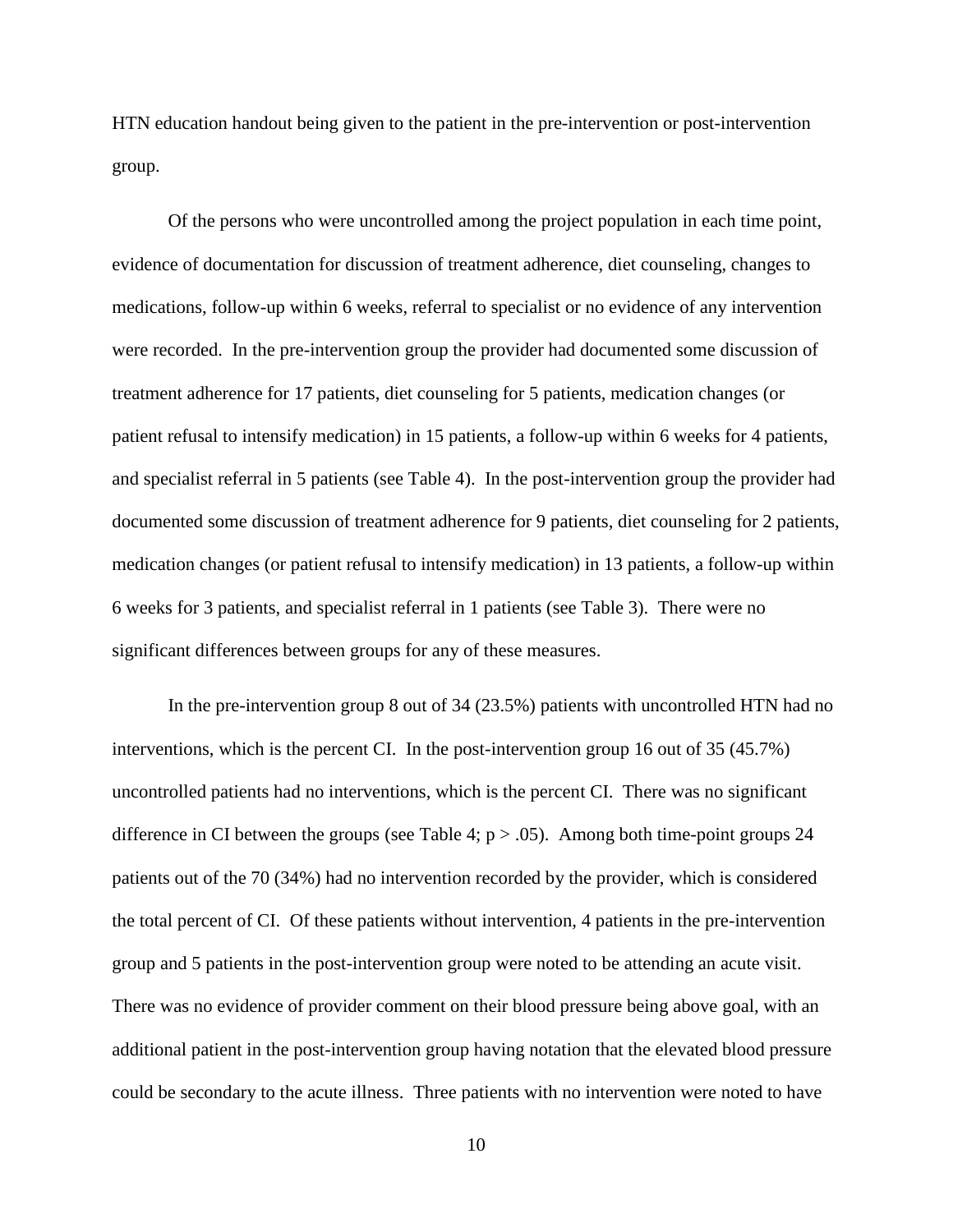not taken their antihypertensive medications prior to coming to their appointment. Five of these patients were noted to be at goal at visit, 4 of which were isolated diastolic above goal, and one whom was noted to be appropriate at goal for age, but was above goal when consideration of comorbidities was factored.

## **Discussion**

<span id="page-14-0"></span>HTN is a disease with considerable morbidity and mortality (Go et al., 2014; Farley et al., 2010). Lack of HTN control remains prevalent and primary care providers have an opportunity to treat uncontrolled HTN at each office visit. Documentation of HTN control occurred in 65% of the visits that were examined in this project. This is above the healthy people 2020 goal of 61.2% and a considerable improvement from both previous evaluations in this same clinic at 44% and 24% controlled (Prince, 2016; Guiliani, 2014). Of the 70 occurrences where there was lack of HTN control, only 34% had no documented evidence of provider intervention which is an improvement from the Prince (2016) evaluation where in three separate visits without HTN control no interventions were performed up to 50% of the time. Thus, HTN related CI appears to have improved in this clinic.

Two major factors in lack of HTN control in patients who are currently treated for HTN are provider CI and lack patient adherence (Ogedegbe, 2008). One aim of this project was to evaluate the utility of a brief provider intervention on CI. There were no significant differences between HTN control percentages or CI in pre-intervention and post-intervention time points, additionally there was no evidence that HTN education handouts were given to patients. This is indicative that the brief provider intervention delivered was not effective in changing provider behavior.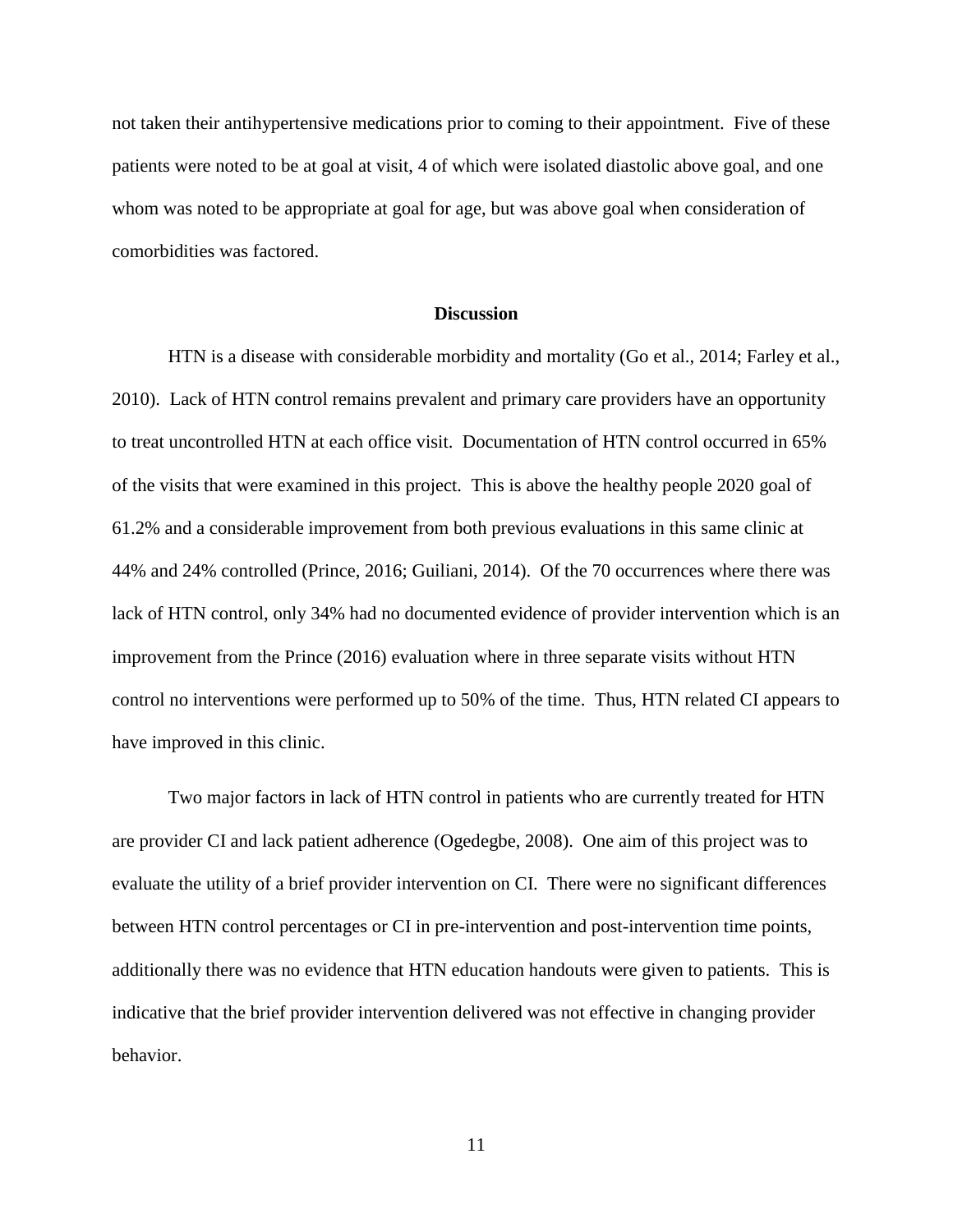For patients in both groups who did not receive a provider intervention, the noted acute visits without any reference to HTN control are missed opportunities. Lebeau et al. (2014) proposed utilizing the term appropriate inaction with regards to avoiding intensification of treatment with such justifications for doing so, in lieu of true therapeutic inertia. Several of these cases represent appropriate inaction with regards to medication changes, however, in this project discussions with the patient about adherence would have prevented these cases from being considered CI.

While it may be appropriate not to intensify medication under certain considerations, other interventions such as discussion of medication and treatment adherence, lifestyle modifications or scheduling a follow-up to reassess blood pressure could be of benefit to the patient. Similarly, patients who were noted to not have taken their medications prior to their appointment may not be candidates for intensification of their therapy, but could be counseled regarding adherence. Ogedegbe (2008) considers patient excuses such missing doses as "soft reasons" to sidestep therapeutic changes that encourage a wait and see approach that encourages continued inertia.

In cases where there is lack of control, but notation that the patient is controlled, it is important to note that PQRS measurements consider hypertensive patients lacking control if systolic blood pressure is greater than 140 and diastolic blood pressure is greater than 90 mm Hg. This distinction could demonstrate the suggested provider belief that intensification of medication therapy should not necessarily be at the guideline determined threshold (Khatib et al., 2014; Ogedegbe, 2008).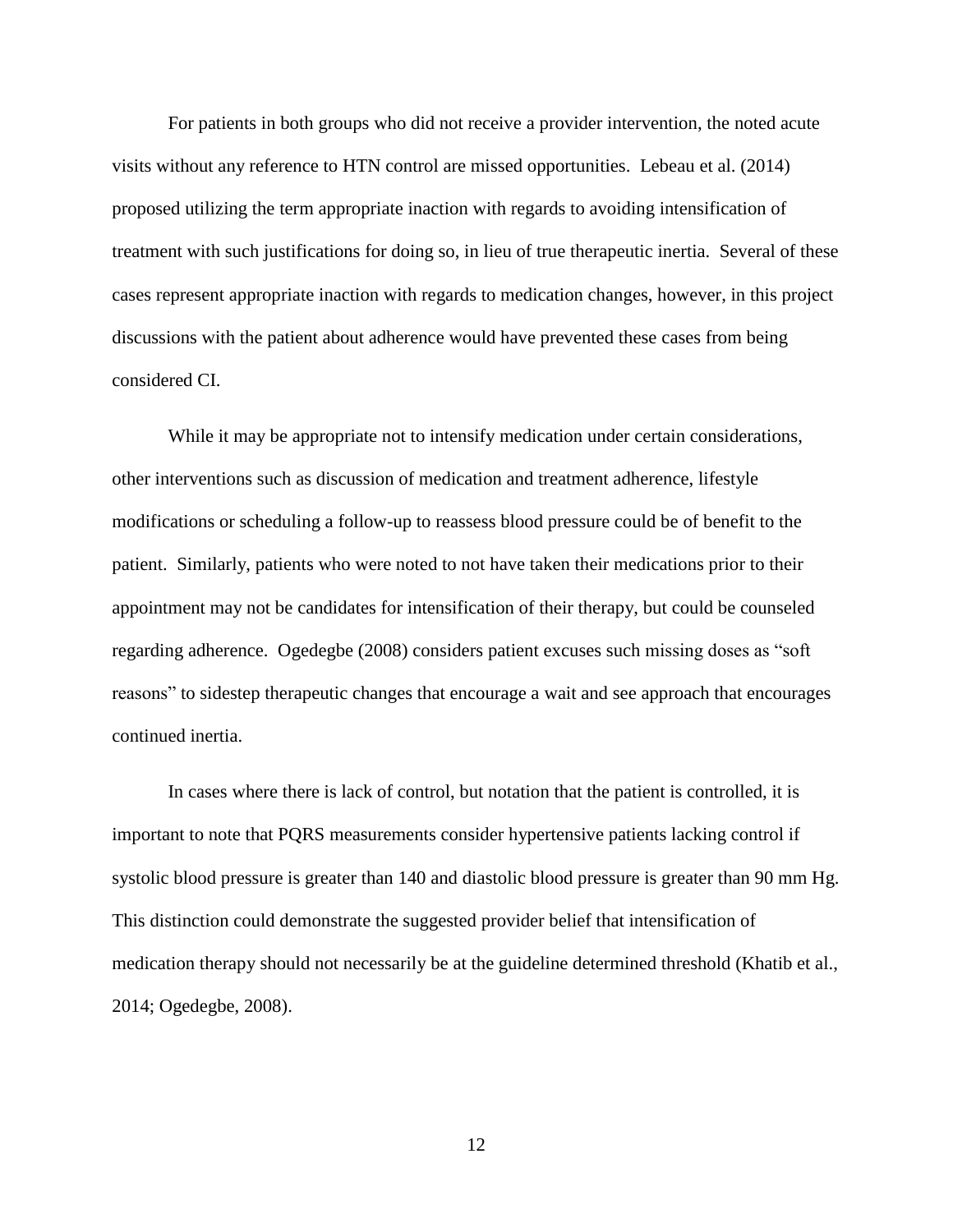## **Limitations**

<span id="page-16-0"></span>There was apparent limited utility of a brief provider-only intervention in this practice. Pre-intervention HTN control rates showed improvement prior to this intervention. Only 7 providers were consented limiting the pool of patient records. Two of the providers were not present for the entire discussion which was limited to 15 minutes due to a different primary focus of the meeting that day. Handouts were given that reflected both the clinical guideline and patient education expectations, but might not have been read by providers or sustained after subsequent presentations at that meeting. Copies of the informed consent were given to each consenting provider that detailed project goals, but no follow up verbal discussions were undertaken. Additionally, resident physicians are heavily utilized in this clinic. They were not educated, leaving responsibility of ordering and noting the sought patient education to the attending physician without additional reminders to do so. The only information obtained to evaluate CI was the electronic medical record, so it is possible that other interventions were performed that were not noted in the record. Comparisons between prior studies and the current project are limited as both prior evaluations examined records from three separate visits, whereas this project looked at a single visit. Lastly, the small power of 100 records at each time point is not enough to detect small changes.

### **Implications for Clinical Practice**

<span id="page-16-1"></span>Improvements in HTN control should be aimed at providers and patients. Past quality improvement studies in other chronic diseases have found provider only interventions are only helpful if baseline control is poor (Triccio et al., 2012). In the case of this clinic, the HTN control rates continued to improve prior to intervention, so best practices may be to focus on missed opportunities like acute appointments and patients for whom titration of medication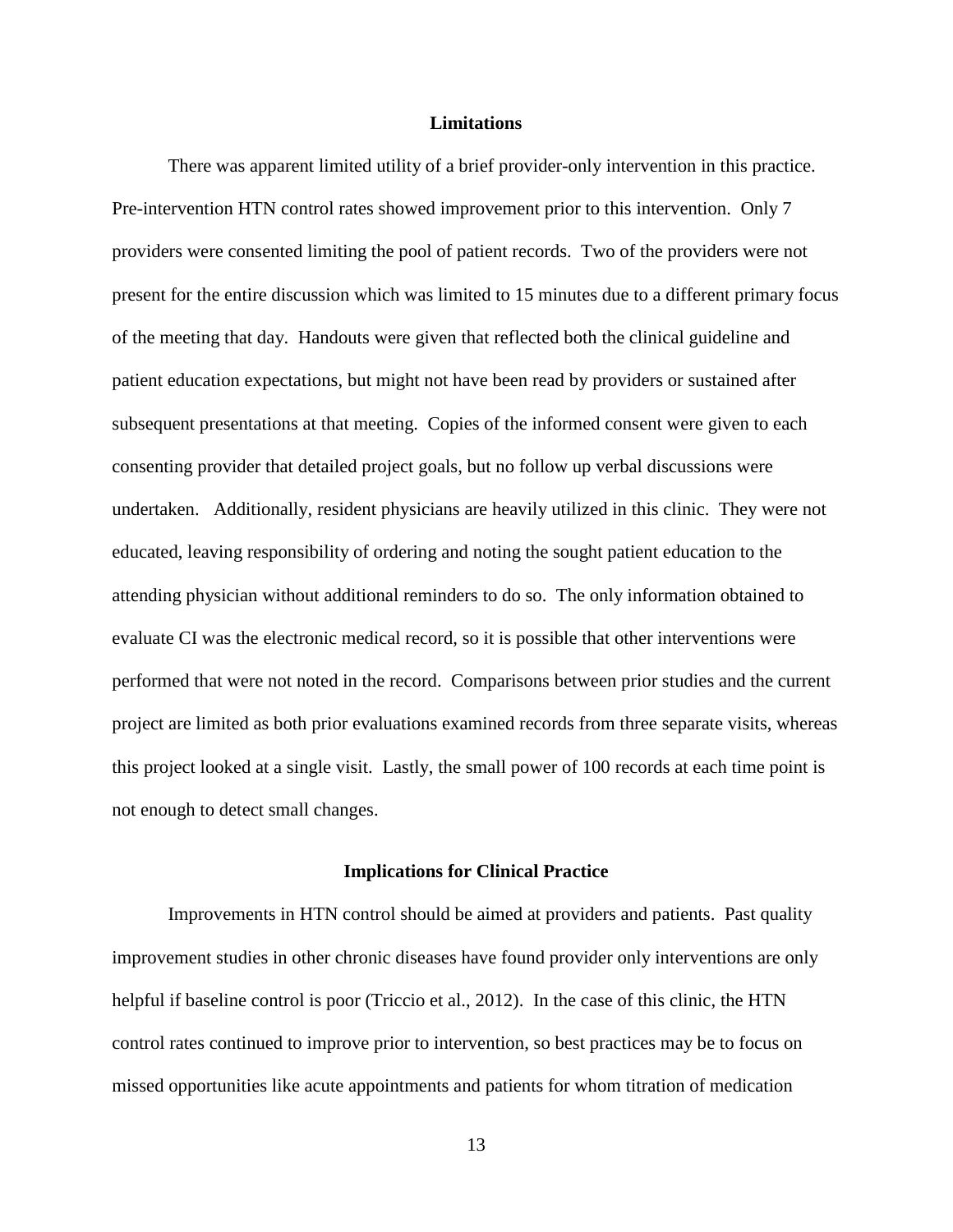might be held until further visits. The effectiveness of nonpharmacological interventions directed at patients such as encouraging adoption of the DASH diet, increased physical activity, and weight loss could be valuable and should not be overlooked when medication interventions are not appropriate (He, Whelton, Appel, Charleston & Klag, 2000; Hinderliter et al., 2014; Vamvakis, Gkaliagkousi, Triantafyllou, Gavriilaki, & Douma, 2017).

Future quality improvement study could be inclusive of providers, or both patients and providers. Interventions that include patient education have shown better blood pressure control compared with provider education alone (Roumie et al., 2006; Wright-Nunes, Luther, Ikizler & Cavanaugh, 2012). Providers in this clinic could improve on documenting HTN education in a systematic and formal way. From the present project, the brevity of the intervention did not produce an effect on this parameter. A multi-stage quality improvement study utilizing 45 minute sessions for education and peer case review has shown effect on provider prescribing behavior on acute illnesses (Korom, Onguka, Halestrap, McAlhaney, & Adam, 2015). A multistage project could be undertaken in this clinic which may have a more substantial impact on provider behavior, and could be helpful in chronic disease management. A study that informs the provider of patient therapy adherence has been shown to improve CI and patient satisfaction with HTN control (Kronish et al., 2016). While electronic adherence measurements can be costly, even pharmacy reports on refill history or patient self-reports of adherence, if included in medication reconciliation procedures done in this clinic by medical technicians, could improve provider decision making.

One area of research that shows promise in chronic disease management is team based care, where personnel such as medical assistants, nurses, and pharmacists participate in team management of a population of patients along with providers. Improvements in HTN control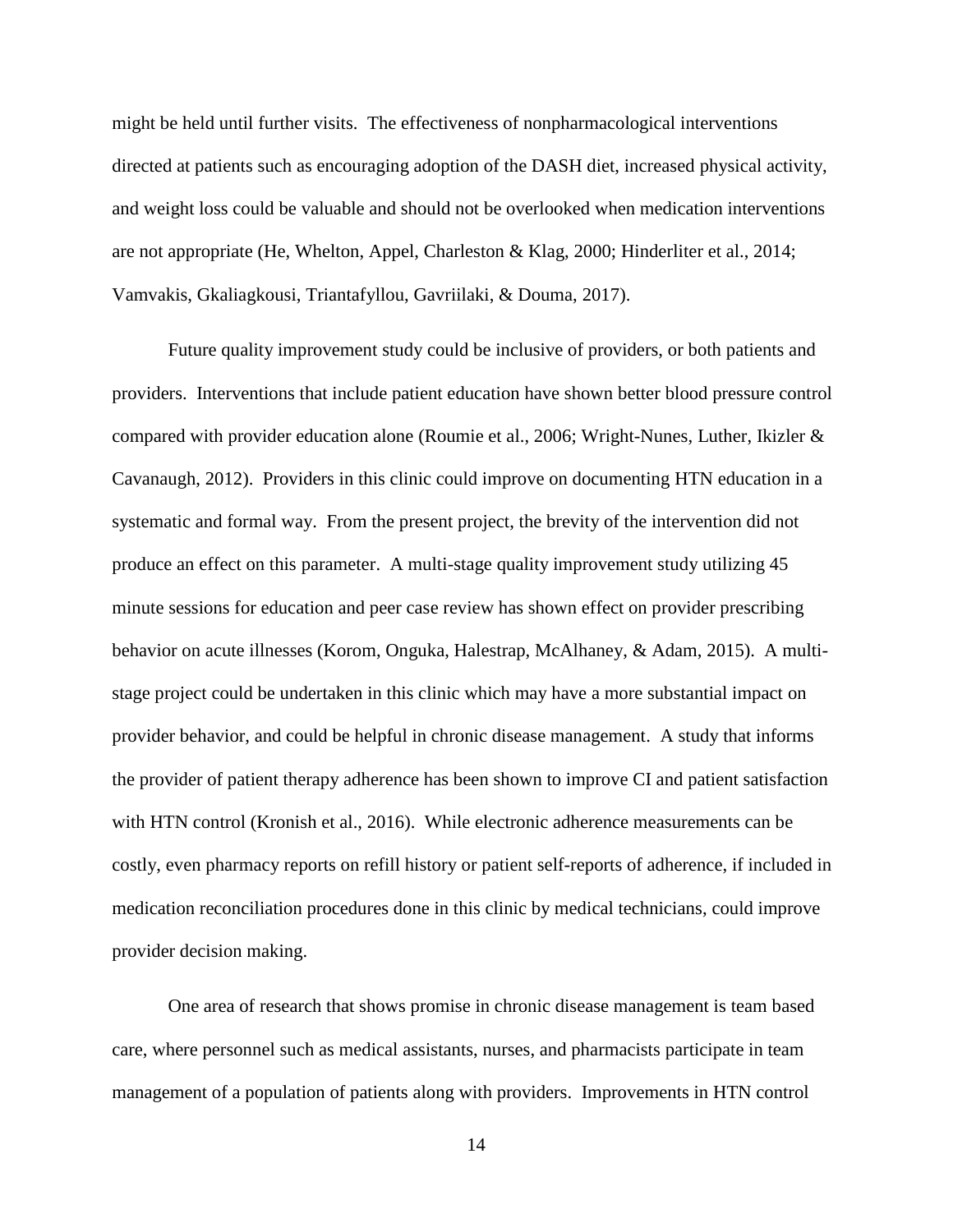have been shown using a team based care model where the provider directs care but patient interaction with other personnel provide access to medication titration and nonpharmacological interventions on a more frequent basis (Chuang, Ganti, Alvi, Yandrapu. & Dalal, 2014; Kravetz & Walsh, 2016). While this would be a considerable effort to implement, it may be worthwhile to consider use of this model with the population of HTN patients. If successful in HTN patients, team based care could be applied to other diseases as outcomes in disease management becomes the focus of CMS reimbursement considerations.

#### **Summary**

<span id="page-18-0"></span>HTN is a significant contributor of morbidity and mortality in the United States. A quality improvement project using a brief educational intervention in an internal medicine clinic showed no effect, but improvements were seen when comparing HTN control and CI to past observations. While improvements have been made and the clinic has met population goals set forward by Healthy People 2020, continuous quality improvement is a shifting focus utilizing PQRS reporting and CMS reimbursement. Possible suggestions for clinical improvement are to address HTN at acute visits, increase use and documentation of non-pharmacological interventions when medication changes are not indicated, providing and documenting formal HTN patient education handouts, multi-stage quality improvement projects for greater impact, increased use of patient adherence assessments, or larger implementations such as team based care models.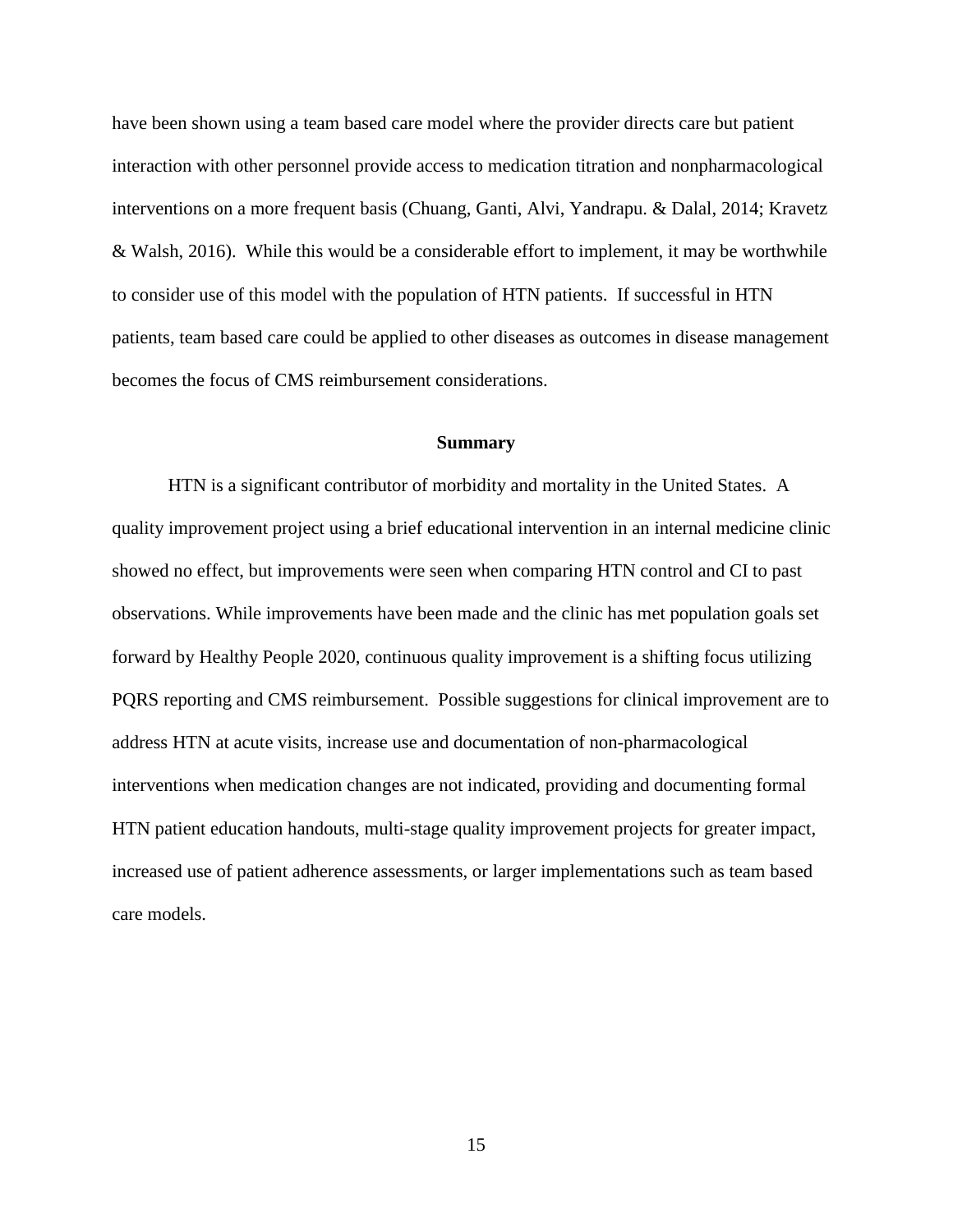### References

- <span id="page-19-0"></span>Ardery, G., Carter, B.L., Milchak, J.L., Bergus, G.R., Dawson, J.D., James, P.A., Franciscus, C. & Kim, Y. (2007). Explicit and implicit evaluation of physician adherence to hypertension guidelines. *Journal of Clinical Hypertension, 9*(2),113-119. http://dx.doi.org/10.1111/j.1524-6175.2007.06112.x
- Centers for Medicare and Medicaid Services (CMS). (2016). Physician quality reporting system. Retrieved from https://www.cms.gov/Medicare/Quality-Initiatives-Patient-Assessment-Instruments/PQRS/index.html
- Chuang, E., Ganti, V., Alvi, A., Yandrapu, H. & Dalal, M. (2014). Implementing panel management for hypertension in a low-income, urban, primary care setting. *Journal of Primary Care and Community Health, 5*(1), 61–66.
- Cushman, W.C. & Basile, J. (2007). Achieving blood pressure goals: Why aren't we? *The Journal of Clinical Hypertension, 8*(12), 865–871.
- Farley, T.A., Dalal, M.A., Mostashari, F. & Frieden, T.R. (2010). Deaths preventable in the U.S. by improvements in use of clinical preventive services. *American Journal of Preventive Medicine, 38*(6), 600–9.
- Gil-Guillén, V., Orozco-Beltrán, D., Pérez, R.P., Alfonso, J.L., Redón, J., Pertusa-Martínez, S., … Martín-Moreno, J.M. (2010). Clinical inertia in diagnosis and treatment of hypertension in primary care: quantification and associated factors. *Blood Pressure, 19*(1),3-10. doi: 10.3109/08037050903350762.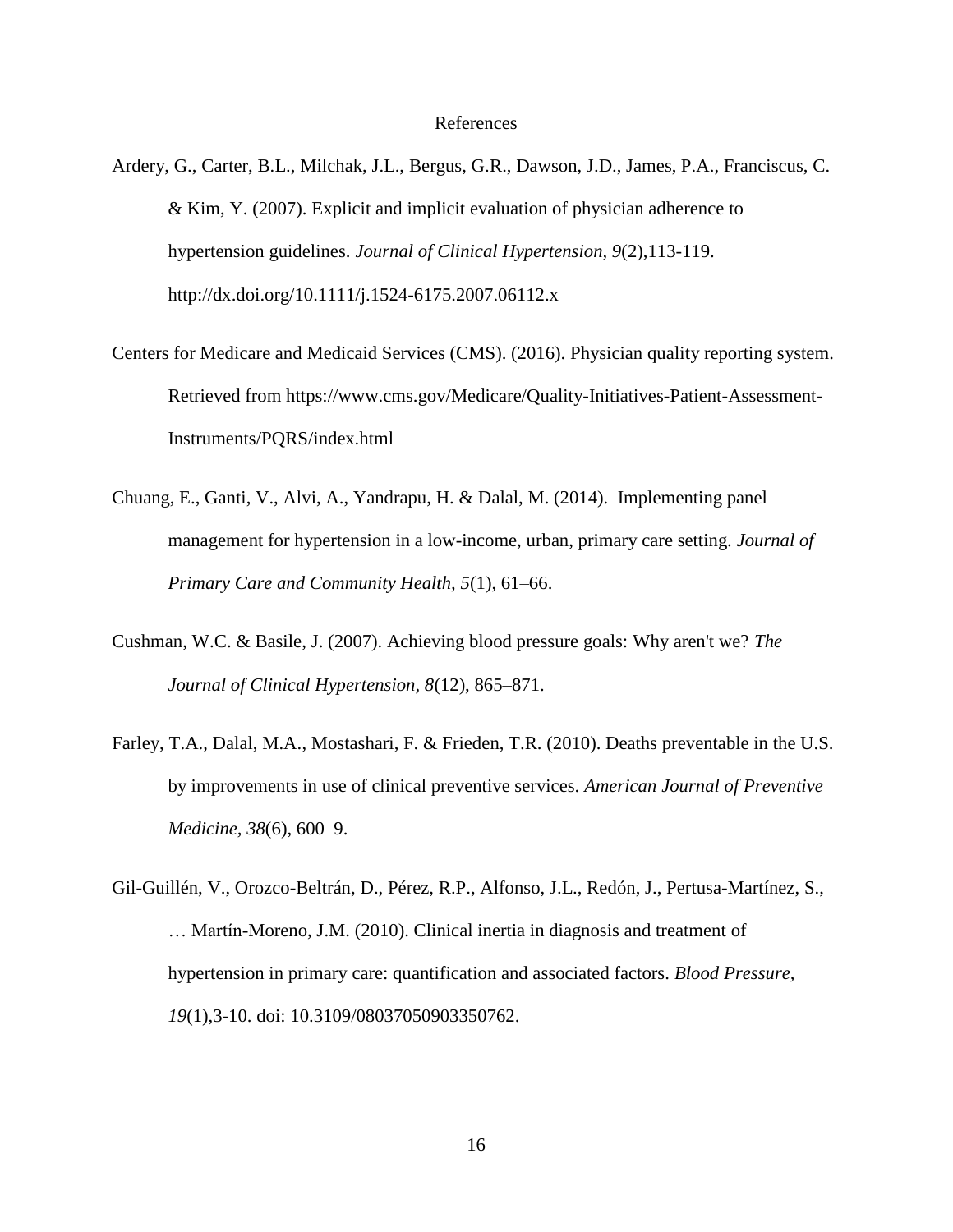- Go, A.S., Mozaffarian, D., Roger, V.L., Benjamin, E.J., Berry, J.D., Blaha, M.J., … Turner, M.B. (2014) on behalf of the American Heart Association Statistics Committee and Stroke Statistics Subcommittee. Heart disease and stroke statistics—2014 update: a report from the American Heart Association. *Circulation, 129*, e28–e292.
- Gu, Q., Burt, V.L., Dillon, C.F. & Yoon, S. (2012). Trends in antihypertensive medication use and blood pressure control among United States adults with hypertension. *Circulation,126*, 2105-2114.
- Guiliani, A. W. (2014) Assessing blood pressure control in primary care*. DNP Practice Inquiry Projects, 20.* Retrieved from http://uknowledge.uky.edu/dnp\_etds/20
- Harle, C.A., Harman, J.S., & Yang, S. (2013). Physician and patient characteristics associated with clinical inertia in blood pressure control. *The Journal of Clinical Hypertension, 15*(11), 820-4. doi: 10.1111/jch.12179.
- He, J., Whelton, P.K., Appel, L.J., Charleston, J., & Klag, M.J. (2000). Long-term effects of weight loss and dietary sodium reduction on incidence of hypertension. *Hypertension, 35*(2), 544–549.
- Hinderliter, A.L., Sherwood, A., Craighead, L.W., Lin, P., Watkins, L., Babyak, M.A., & Blumenthal, J.A. (2014). The long-term effects of lifestyle change on blood pressure: One-year follow-up of the ENCORE study. *American Journal of Hypertension, 27*(5)*,* 734–741.
- James, P.A., Oparil, S., Carter, B.L., Cushman, W.C., Dennison-Himmelfarb, C., Handler, J. Lackland, D.T., …Ortiz, E. (2014). Evidence-based guideline for the management of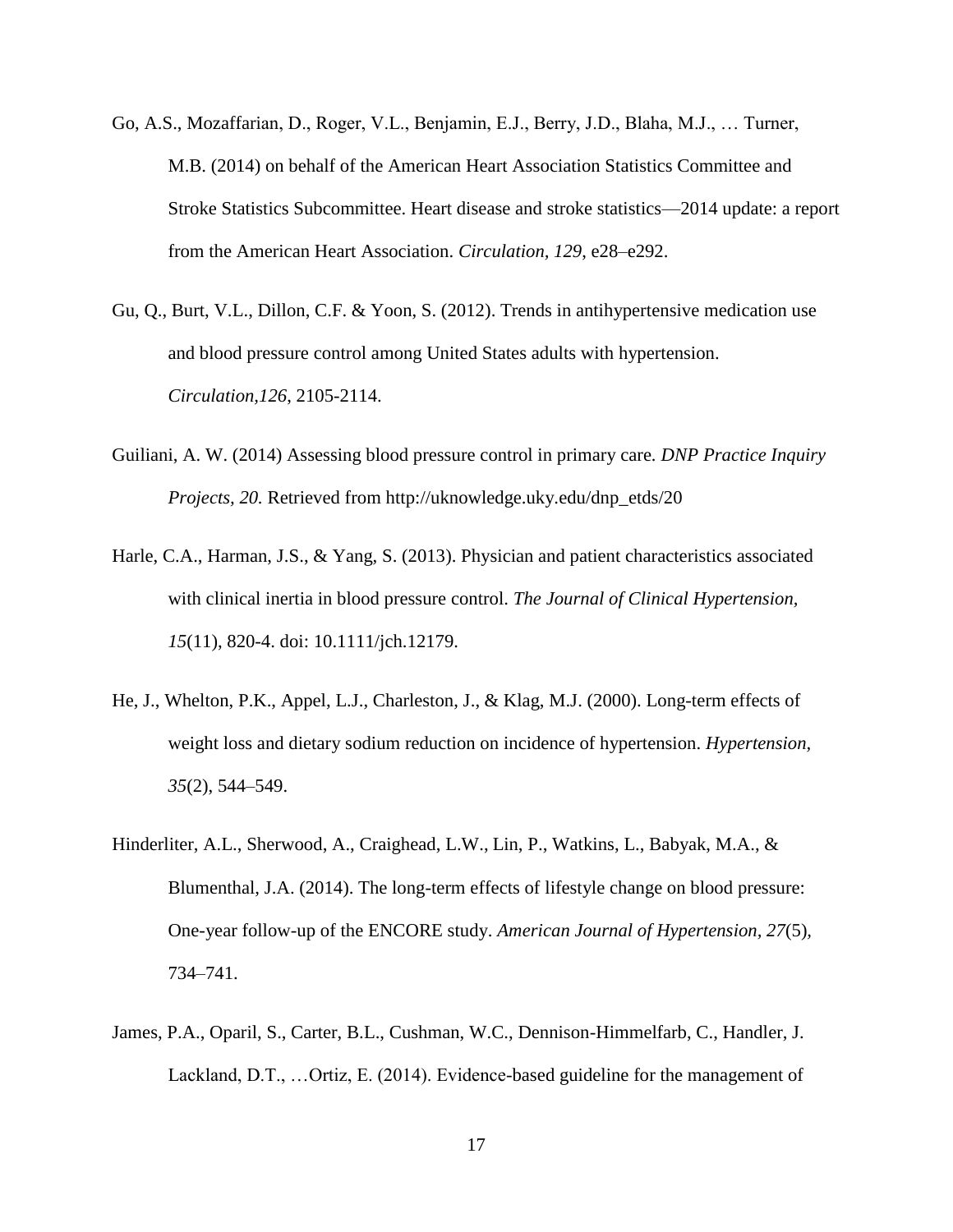high blood pressure in adults: Report from the panel members appointed to the eighth joint national committee (JNC 8). *Journal of the American Medical Association, 311*(5), 507-520. doi:10.1001/jama.2013.284427.

- Khatib, R., Schwalm, J., Yusuf, S., Haynes, R.B., McKee, M., Khan, M., & Nieuwlaat, R., (2014). Patient and healthcare provider barriers to hypertension awareness, treatment and follow up: A systematic review and meta-analysis of qualitative and quantitative studies. *PLoS One, 9*(1): e84238. doi: 10.1371/journal.pone.0084238
- Korom, R.R., Onguka, S., Halestrap, P., McAlhaney, M., & Adam, M.B. (2015). Brief quality improvement interventions are effective in changing mid-level provider prescribing behavior in a developing country context. *Annals of Global Health, 81*(1), 85.
- Koti, A., & Roetzheim, R.G. (2015). Patient factors associated with documented provision of JNC 7-recommended hypertension care at an academic family medicine office. *Journal of the American Board of Family Medicine*, *28*(1), 97-104.
- Kravetz, J.D., & Walsh, R.F. (2016). Team-based hypertension management to improve blood pressure control. *Journal of Primary Care and Community Health, 7*(4), 272– 275.
- Kronish, I.M., Moise, N., McGinn, T., Quan, Y., Chaplin, W., Gallagher, B.D., & Davidson, K.W. (2016). An electronic adherence measurement intervention to reduce clinical inertia in the treatment of uncontrolled hypertension: The match cluster randomized clinical trial. *Journal of General Internal Medicine, 31*(11), 1294–300.
- Lebeau, J., Cadwallader, J., Aubin-Auger, I., Mercier, A., Pasquet, T., Rusch, E., Hendrick, K., & Vermeire, E. (2014). The concept and definition of therapeutic inertia in hypertension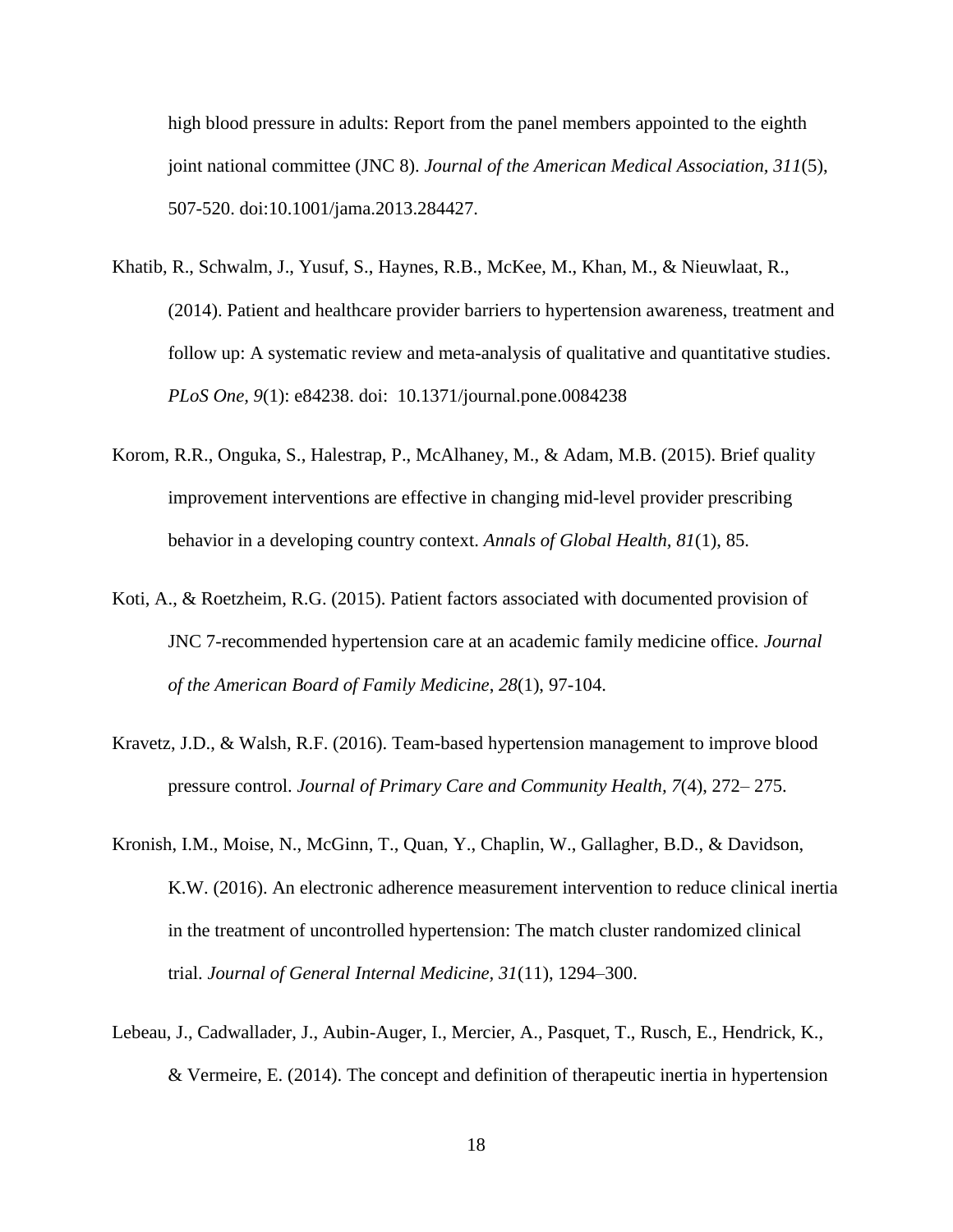in primary care: a qualitative systematic review. *BMC Family Practice. 15*(130), 1-10. doi: 10.1186/1471-2296-15-130

- Machado-Duque, M.E., Ramírez-Valencia, D.M., Medina-Morales, D.A., & Machado-Alba, J.E. (2015). Effectiveness and clinical inertia in the management of hypertension in patients in Colombia. *Journal of the American Society of Hypertension, 9*(11), 878-84.
- Nwankwo, T., Yoon, S.S., Burt, V. & Gu, Q. (2013). Hypertension among adults in the United States: National Health and Nutrition Examination Survey, 2011–2012. NCHS data brief, no 133. Hyattsville, MD: National Center for Health Statistics.
- Ogedegbe, G. (2008). Barriers to optimal hypertension control. *The Journal of Clinical Hypertension, 10*(8), 644-646.
- Prince, L. (2016). Assessment of blood pressure control in patients diagnosed with hypertension in a primary care setting" (2016). *DNP Practice Inquiry Projects, 78*. Retrieved from http://uknowledge.uky.edu/dnp\_etds/78
- Redón, J., Coca, A., Lázaro, P., Aguilar, M.D., Cabañas, M., Gil, N.,… Aranda, P. (2010). Factors associated with therapeutic inertia in hypertension: Validation of a predictive model. *Journal of Hypertension, 28*(8),1770-1777.
- Roumie, C.L., Elasy, T.A., Greevy, R, Griffin, M.R., Liu, X., Stone, W.J… Speroff. T. (2006). Improving blood pressure control through provider education, provider alerts, and patient education: a cluster randomized trial. *Annals of Internal Medicine, 145*(3),165-75.
- Sutton, E., Wilson, H., Kaboli, P.J. & Carter, B.L. (2010). Why physicians do not prescribe a thiazide diuretic. *Journal of Clinical Hypertension, 12*(7), 502-7.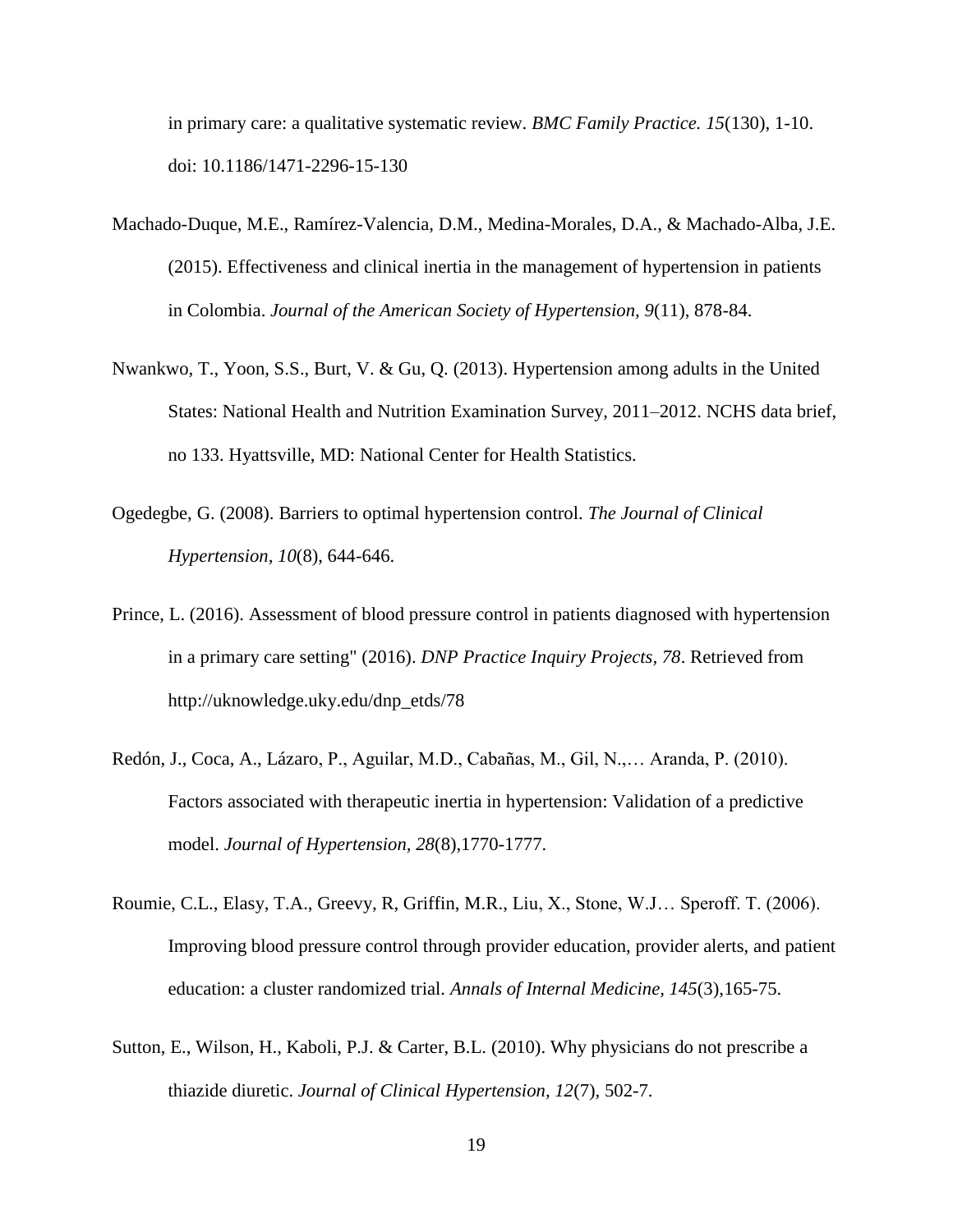- Tricco, A.C., Ivers, N.M., Grimshaw, J.M., Moher, D., Turner, L., Galipeau, J., … Shojania, K. (2012). Effectiveness of quality improvement strategies on the management of diabetes: A systematic review and meta-analysis. *The Lancet, 379*(9833), 2252–2261
- U.S. Department of Health and Human Services. (2013). Healthy People 2020. Retrieved from www.healthypeople.gov/2020/topicsobjectives2020/pdfs/HP2020objectives.pdf.
- Vamvakis, A. Gkaliagkousi, E., Triantafyllou, A., Gavriilaki, E., & Douma, S. (2017). Beneficial effects of nonpharmacological interventions in the management of essential hypertension. *Journal of the Royal Society of Medicine Cardiovascular Disease, 6*, 1–6.
- Whitford, D.L., Al-Anjawi, H.A. & Al-Baharna, M.M. (2014). Impact of clinical inertia on cardiovascular risk factors in patients with diabetes. *Primary Care Diabetes, 8*(2), 133-8.
- Wright-Nunes, J.A., Luther, J.M., Ikizler, T.A. & Cavanaugh, K.L. (2012). Patient knowledge of blood pressure target is associated with improved blood pressure control in chronic kidney disease. *Patient Education and Counseling. 88*(2), 184-188.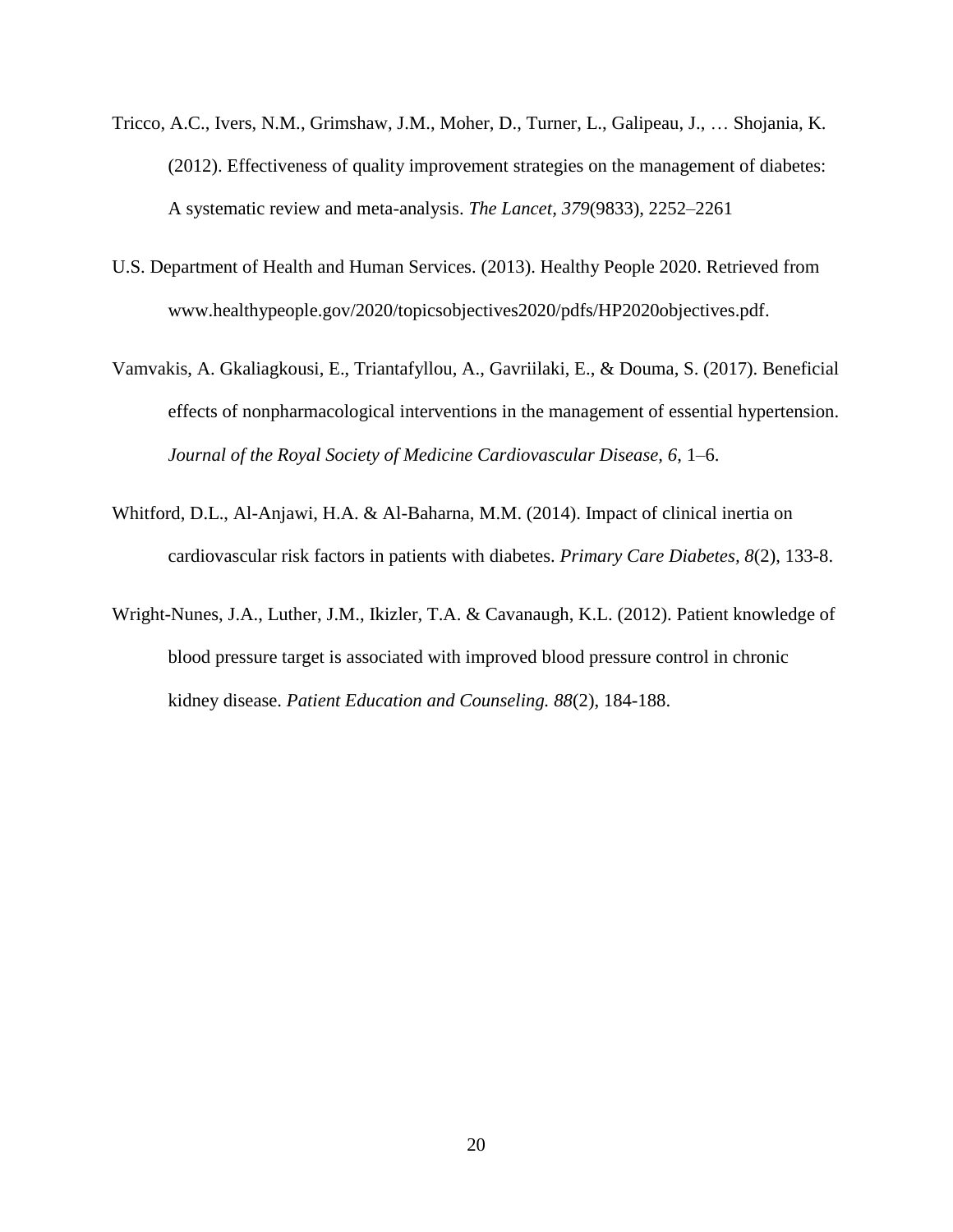## <span id="page-24-0"></span>Table 1. JNC 8 Blood Pressure Goal Recommendations

<span id="page-24-1"></span>

| Patient Group                | Goal Blood pressure |
|------------------------------|---------------------|
| Age $< 60$ years             | $<$ 140/90 mm Hg    |
| Age > 60 years               | $<$ 150/90 mm Hg    |
| Any age with CKD or Diabetes | $<$ 140/90 mm Hg    |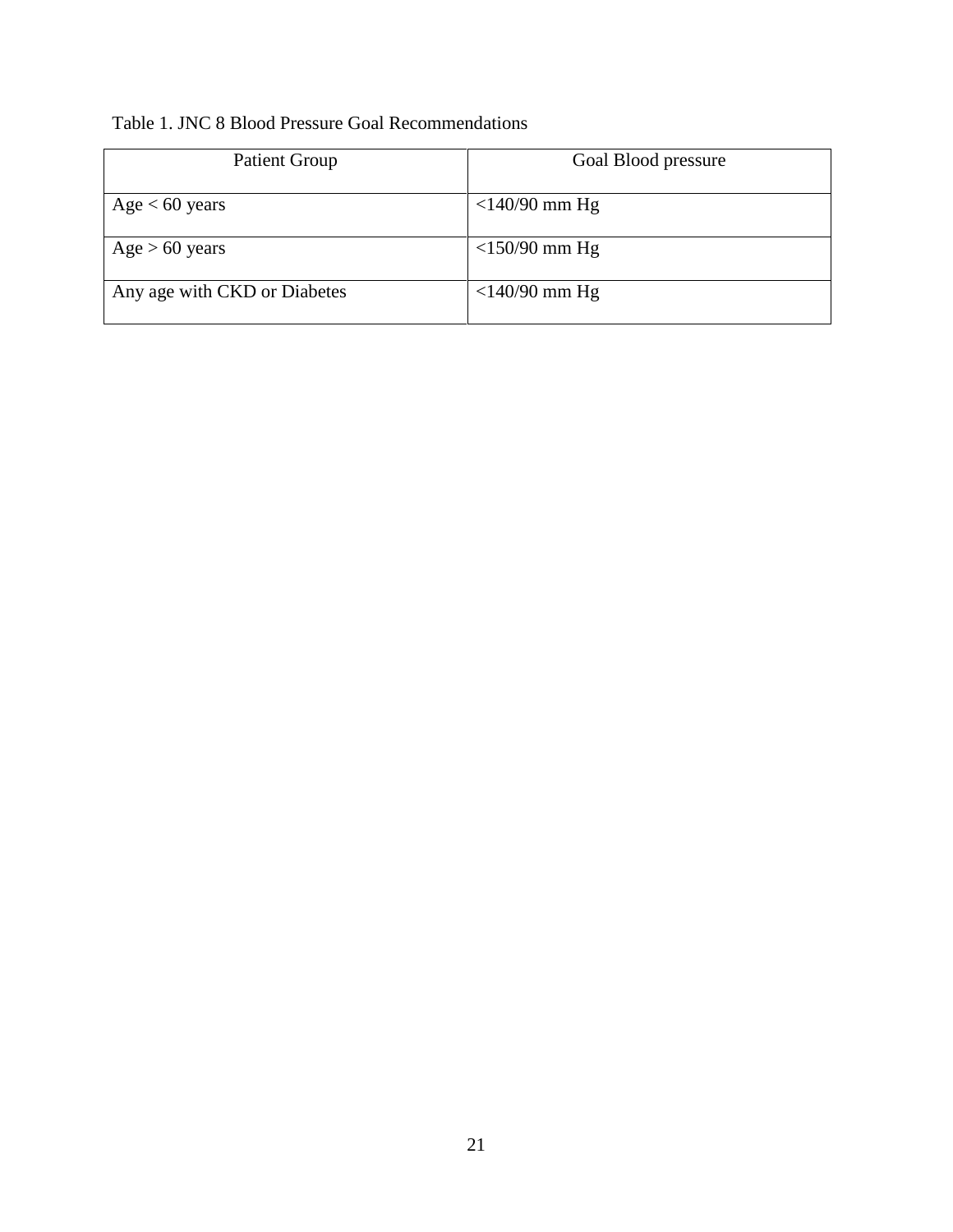<span id="page-25-0"></span>

|                    | Pre        | Post       | Total sample | p   |
|--------------------|------------|------------|--------------|-----|
|                    | $(n=100)$  | $(n=100)$  |              |     |
| Age, Mean (SD)     | 60.8(12.9) | 62.3(11.6) | 61.6         | .40 |
| Gender, %          |            |            |              |     |
| Male               | 46%        | 43%        | 44.5%        | .78 |
| Female             | 54%        | 57%        | 55.5%        |     |
| Race, %            |            |            |              |     |
| White              | 69%        | 76%        | 72.5%        | .27 |
| African American   | 31%        | 23%        | 27%          |     |
| Other              |            | 1%         | 0.5%         |     |
| Diabetes, %        | 38 %       | 38 %       | 38 %         | .91 |
| CKD, %             | 17 %       | 17 %       | 17 %         | .92 |
| Number of          | 2.13(1.2)  | 2.06(1.1)  | 2.10(1.1)    | .66 |
| antihypertensives, |            |            |              |     |
| Mean $(SD)$        |            |            |              |     |

Table 2. Demographic summary of pre- and post-intervention samples (N=200)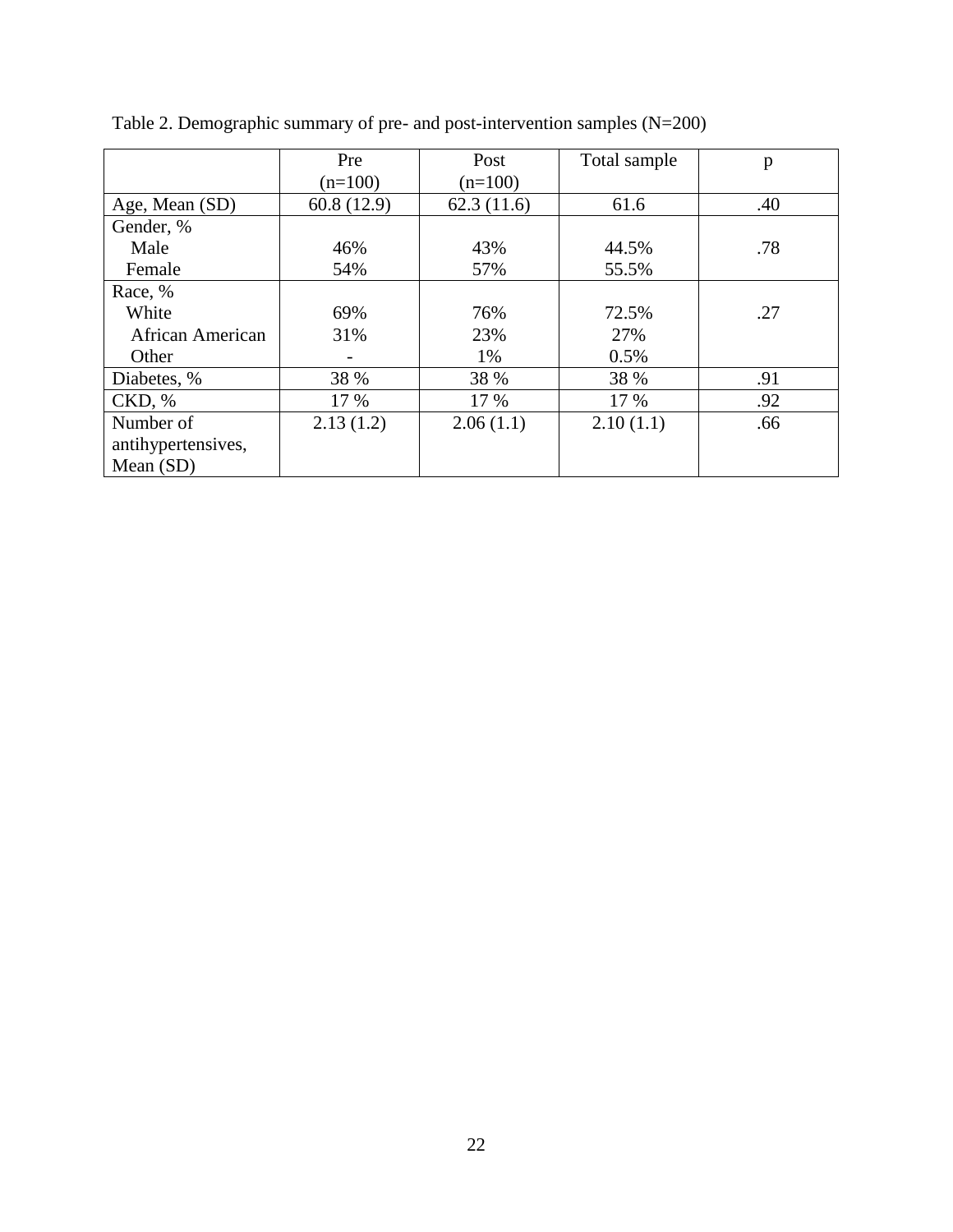Table 3. Hypertension control

<span id="page-26-0"></span>

|               | Pre<br>$(n=100)$ | Post<br>$(n=100)$ | Total<br>$(n=200)$ |     |
|---------------|------------------|-------------------|--------------------|-----|
| Controlled, % |                  |                   |                    |     |
| Yes           | 66               | 64                | 65                 | .88 |
| No            | 34               | 36                | 35                 |     |